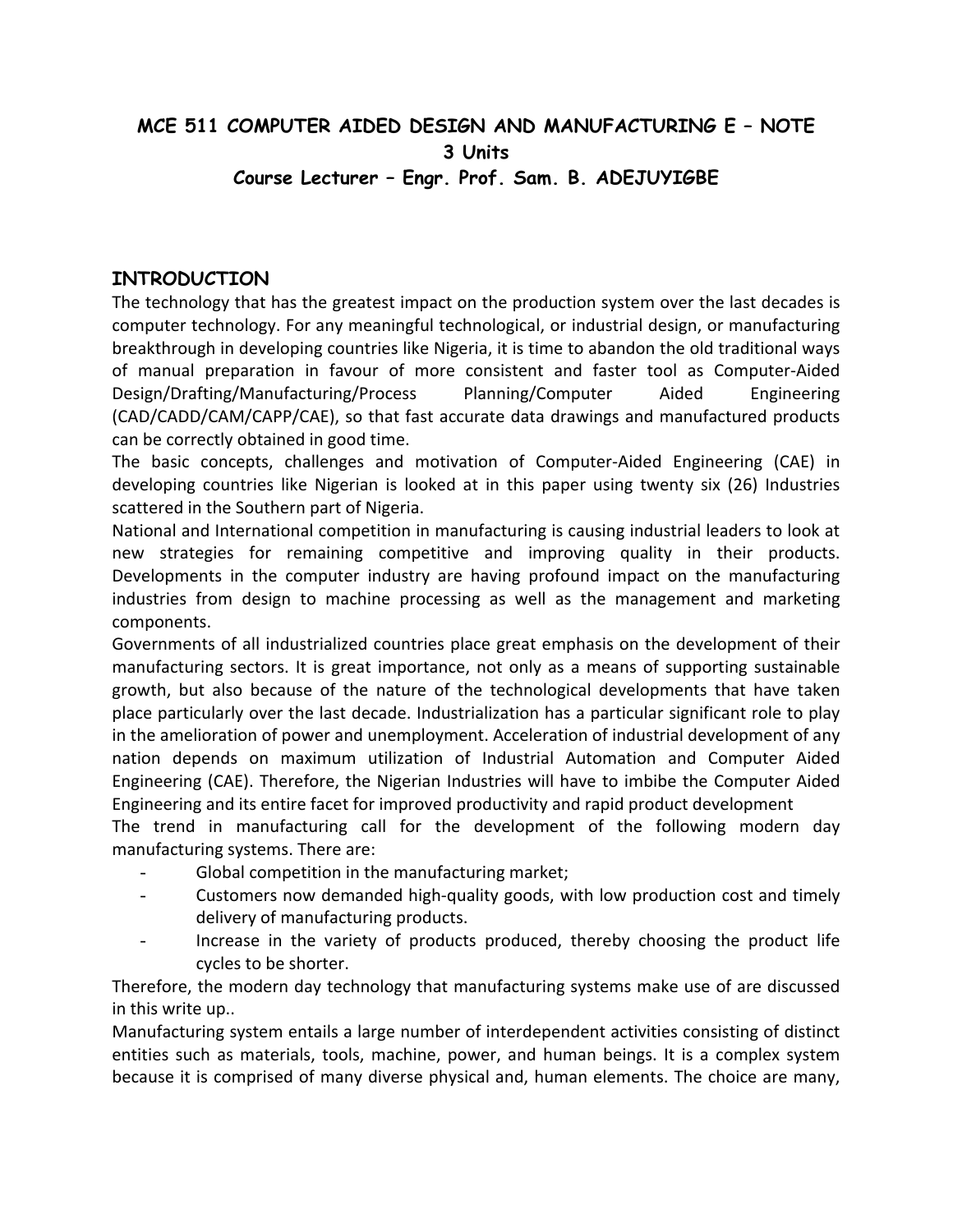so the manufacturing engineers should be able to select correct which one to choose, that will profit the whole manufacturing system.

# **BASIC CONCEPTS**

Computers are widely used throughout manufacturing industry. Hence in this paper introduction is made to all the relevant basic concepts of the computer applications to

# **COMPUTER**

Computer is a machine that handles information with amazing speed. It works with such information as names and address hook titles, lists of item sold in stores, mathematical problems and weather forecasts. It handles information in the form of numbers. It solves problems dealing numbers. The fattest computers can do millions of problems in a few seconds  $(4,5,6)$ .

A computer by definition simply adds, subtracts, compares and store data. Computers are universally recognized as the most powerful and effective tool for improving productivity in industry, which is the single, most important concern of every manufacturing manager.

Computers excel in three areas of manufacture namely:

- Collecting information:
- Reaching a decision; and
- Issuing and order.

# **COMPUTER – AIDED ENGINEERING (CAE)**

CAE systems can provide support to businesses. This is achieved by the use of reference architectures and their ability to place information views on the business process. Reference architecture is the basis from which information model, especially product and manufacturing models.

Computers are used throughout as an aid in the manufacturing process. Some of the engineering application of computer is manufacturing fall mainly into the following areas of Computer Aided Engineering (CAE) which comprises all area of:

- Computer Aided Design [CAD];
- Computer Design and Drafting (CADD) ;
- Computer Aided Manufacturing [CAM];
- NC, CNC, AND DNC Machines;
- Computer Material Handling System (Robotics) ;
- Computer Aided Plant Layout (CAPL);
- Computer Aided Design/Manufacturing (CAD/CAM) ;
- Computer Integrated Manufacturing [CIM];
- Computer Aided Process Planning and Control [CAPPC]
- Computer Aided Material Handling (CAPM);
- Computer Aided Quality Assurance (CAQA);
- Computer Aided Maintenance Management (CAMM);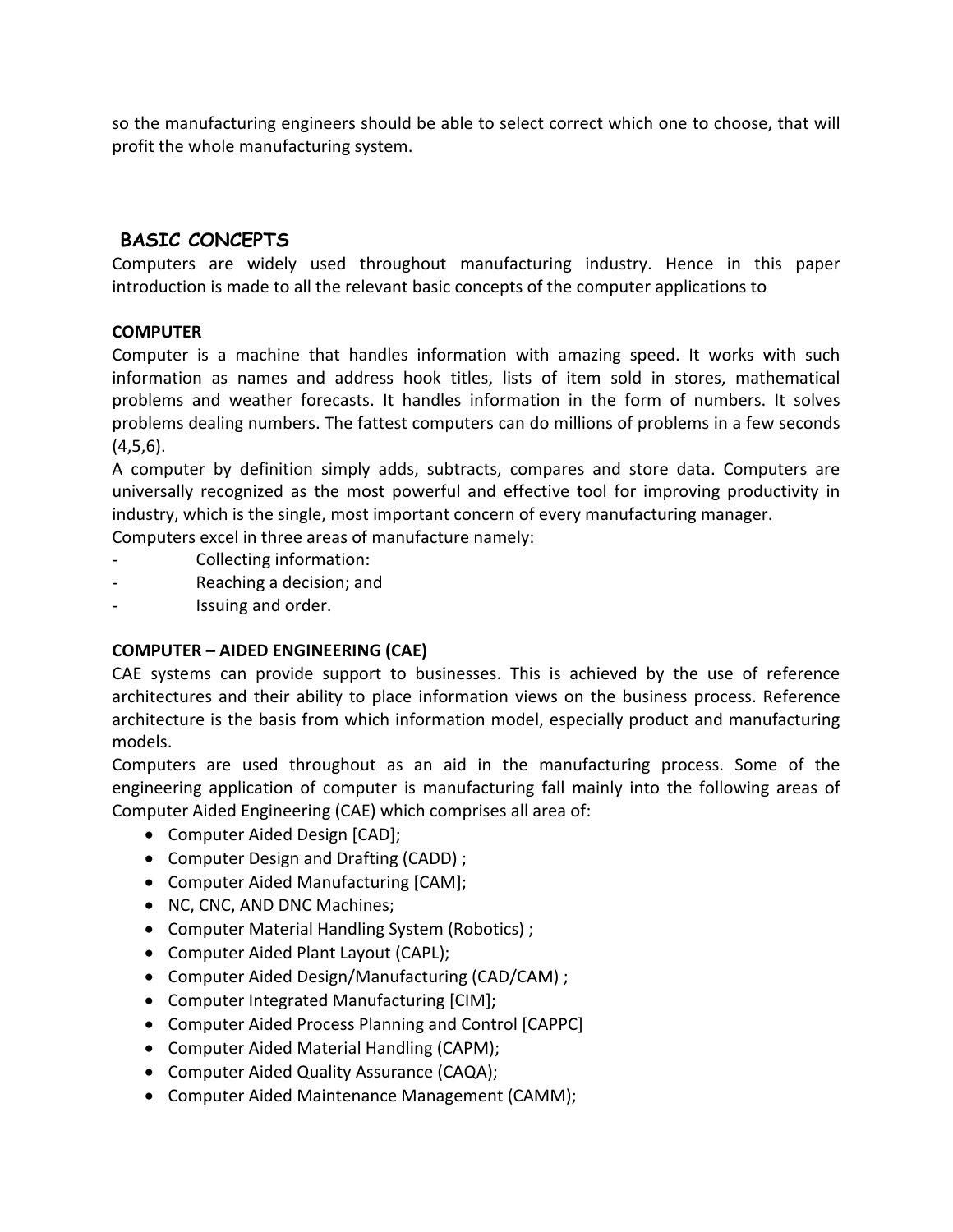- Computer Aided Costing (CAC);
- Computer Aided Quality Management (CAQM);
- Computer Aided Production Control and Management (CAPCM);
- Computer Aided Software Engineering (CASE);
- Knowledge Based Expert System;
- Artificial Intelligence (CAAI);
- Virtual Reality (CAVR);
- Mechatronics; and
- Automation.

The CAD system is the most important initial source of the product data that is used subsequent CAE operations. CAD, CAQA, CAPM and CM systems create and/or collect data, which is used to control or monitor other aspects of the manufacturing process. The need to reprogram at each of manufacturing is avoided by the use of standard form of data already stored in the computer by CAD. This method eliminates human error, and save a lot of time. The ability to link all the various activities/operations together, through common database, is known as Computer-Integrated Manufacturing (CIM).

# **CAE fields and phases**

CAE areas covered include:

- Stress analysis on components and assemblies using FEA (Finite Element Analysis);
- Thermal and fluid flow analysis Computational Fluid Dynamics (CFD);
- Kinematics;
- Mechanical Event Simulation (MES).
- Analysis tools for process simulation for operations such as casting, moulding, and die press forming.
- Optimization of the product or process.

In general, there are three phases in any Computer-Aided Engineering task:

- **Pre-processing** defining the model and environmental factors to be applied to it. (typically a finite element model, but facet, voxel and thin sheet methods are also used)
- **Analysis solver** (usually performed on high powered computers)
- **Post-processing** of results (using visualization tools)

This cycle is iterated, often many times, either manually or with the use of commercial optimization software.

# **CAE in the automotive industry**

CAE tools are very widely used in the automotive industry. In fact, their use has enabled the automakers to reduce product development cost and time while improving the safety, comfort, and durability of the vehicles they produce. The predictive capability of CAE tools has progressed to the point where much of the design verification is now done using computer simulations rather than physical prototype testing. CAE dependability is based upon all proper assumptions as inputs and must identify critical inputs (BJ). Even though there have been many advances in CAE and it is widely used in the engineering field. Physical testing is still used as a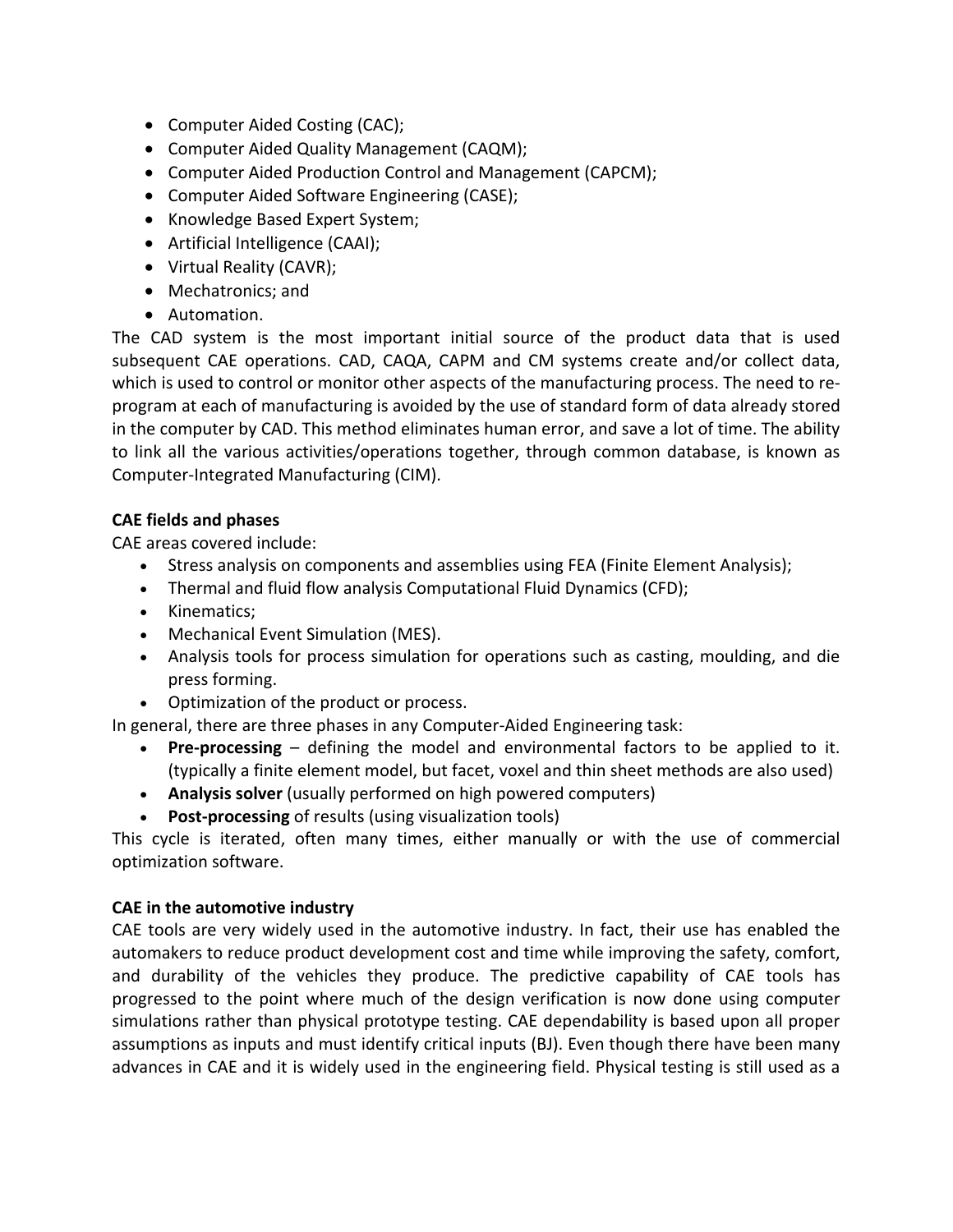final confirmation for subsystems due to the fact that CAE cannot predict all variables in complex assemblies (i.e. metal stretch, thinn

# **COMPUTER – AIDED DESIGN (CAD)**

Computer Aided Design (CAD) is defined as the use of computer system to assist in creation, modification analysis or optimization of design (8). Computer – based systems are used for creating, modifying and communicating a plan or product design (9)

Activities performed by CAD include:

- Engineering design:
- Design analysis: and
- Design presentation.

CAD systems have become more intelligent. Many potential customers are focusing less on geometry creation and more on integration (10)

The CAD software consists of the computer programs to implement computer graphics on the system plus application program to facilitate the engineering functions of the user company. The process design is charascterized by an iterative procedure which consists of identifiable steps or phase thus.

- Recognition of need that a problem exists
- Definition of problem specification
- Synthesis conceptualized the component
- Analysis and optimization
- Evaluation measuring the design against specification
- Presentation documentation for example, drawing etc.

The above mentioned related design tasks can be performed by the use of modern Computer – Aided Design System. The CAD hardware typically includes.

- The Computer
- One or more graphics display terminal
- Keyboard; and
- Other peripheral equipment

A typically commercially available CAD system consists of the following components.

- One or more design workstations
- Processor:
- Plotter and or other input devices

The benefits derived from the use of CAD system are numerous some are enumerated below thus;

- Improved quality
- Designers can monitor the progress of a problem solution and terminate the run or modify the input data as required.
- Reduction of rafting labour:
- Reduction of turn around time: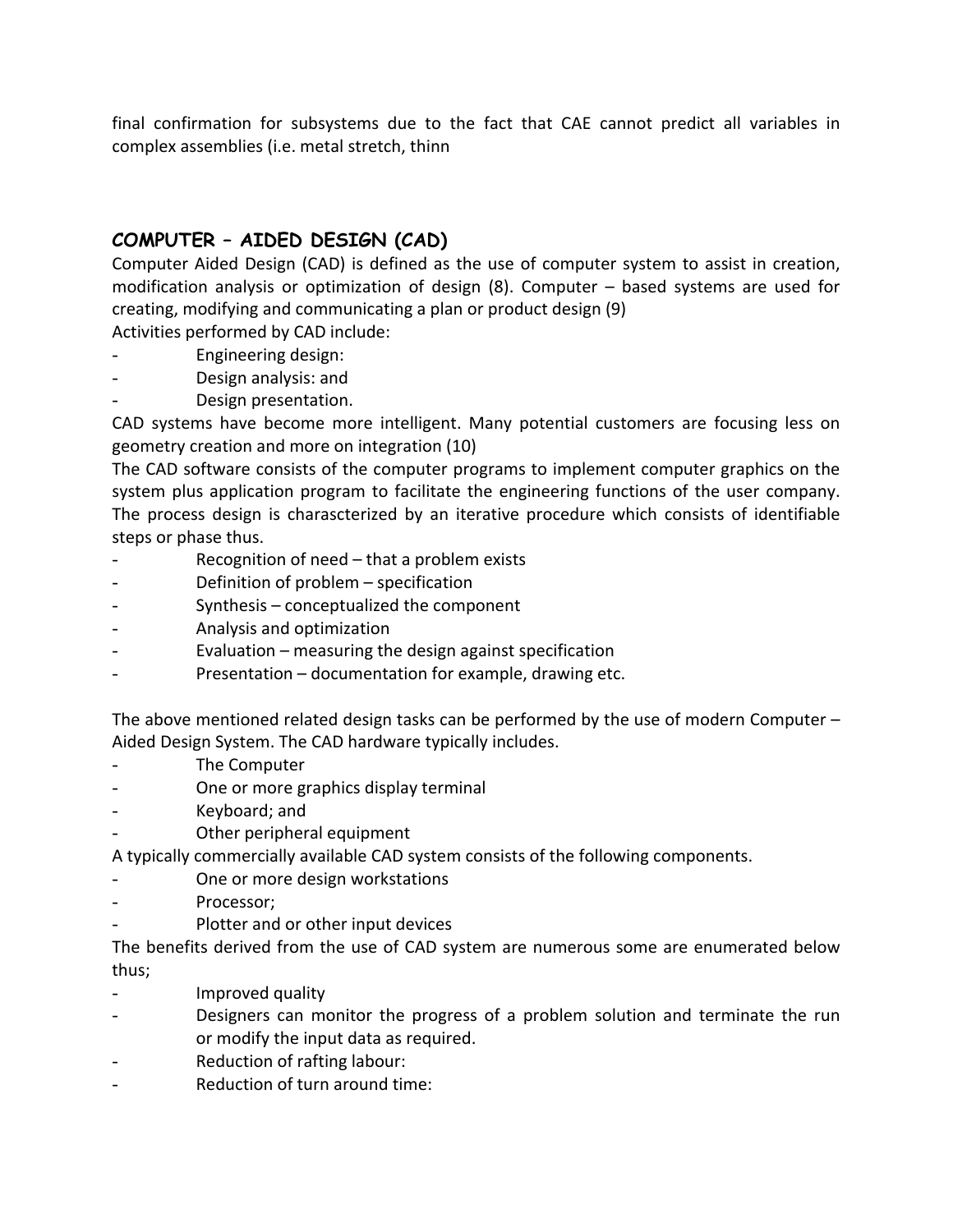- The designer can make subjective decisions at critical branch points, which guide the computer in continuing the problem solution:
- Reduction in the number of drawings required:
- Direct cost savings;
- High accuracy (to-one-millionth of a unit):
- Improvement in the general flow of information through a company:
- Provision of more reliability in design work by having relevant information's:
- The drawing speed increased up to three times faster drafters using traditional tool:
- Evaluation of alternative design
- Use of standard libraries "copy repeats"
- Modification of the CAD is quick and easy;
- Generation of rotations, bills of materials, and materials and symbols be placed on drawing savings valuable time: and
- Designers can immediately see and correct any gross errors in their drawings or input statements.

# **COMPUTER – AIDED DESIGN AND DRAFTING (CADD)**

The engineering drawing has been an integral part of industry for many years. It is the link between engineering design and manufacturing. Design information is quickly communicated to manufacturing in the form of drawings prepared according to prescribed drafting standards. Drawing can be classified into two categories (12, 13) thus:

- Logic drawing: Electric circuit diagrams; process sheets, etc.
- Geometric drawings: Mechanical drawing: Architectural drawing, maps, and printed circuit tools.

Traditionally drafting instrument has been, used to apply lead or ink or vellum or mayler or the use of pencil, scale and T-square. The popular alternative now is to prepare the drawing with the aid of a computer. A CAD system is a tool of the drafter. The combination of equipment to operate a CAD system is referred to as the workstation. It includes a computer, CAD software, display screen, input devices and copy devices

Other names for CADD are:

- Computer Assisted Drafting
- Computer Augmented Drafting; and
- Computer Automated Drafting.

A CAD drawing is in fact, a database of graphic and textual information. The computer can be directed to develop a three – dimensional drawing, or picture of the object. It can be rotated through any desired angle. In addition, it can be sectioned at any point. This section can be rotated to expose the inside of the object under consideration. If changes are to be made, they are made and the section portion rotated and joined with its mating part. The next step is to direct the computer to make blue print (hard copy) of the object that has been designed.

A CADD programs contains hundreds of functions that enable you to accomplish specific drawing tasks. A task may involve drawing an object editing and existing drawing, displaying a view of the drawing, printing and savings it, or controlling other operation of the computer. The CADD modules include: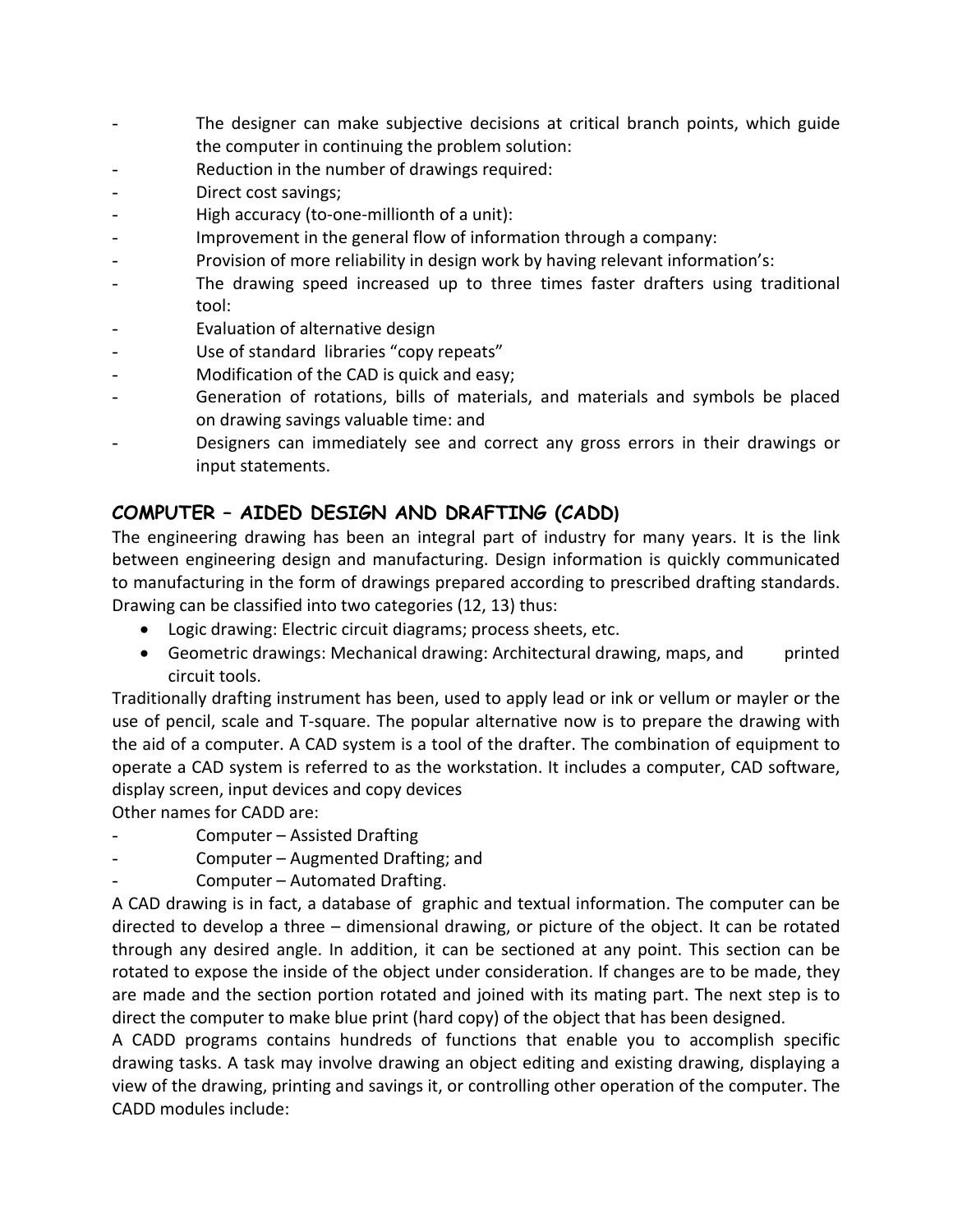- Draw, edit, data output, system control, data storage and management and specific features

The software requirements for CADD depend on a matter of choice after careful study of the various options. These are various software option available such as:

• Micro station, Autocad, Turbocad, Archicad, Drafix window Scad, Floor plan plus, 3D Home Architect, etc.

There are also enhancement programs such as

• Corel Draw, 3D studio, Auto Desk, Animator and Adobe Illustrator. What is important here is to analyze your interest and needs and look for the software are that meet them.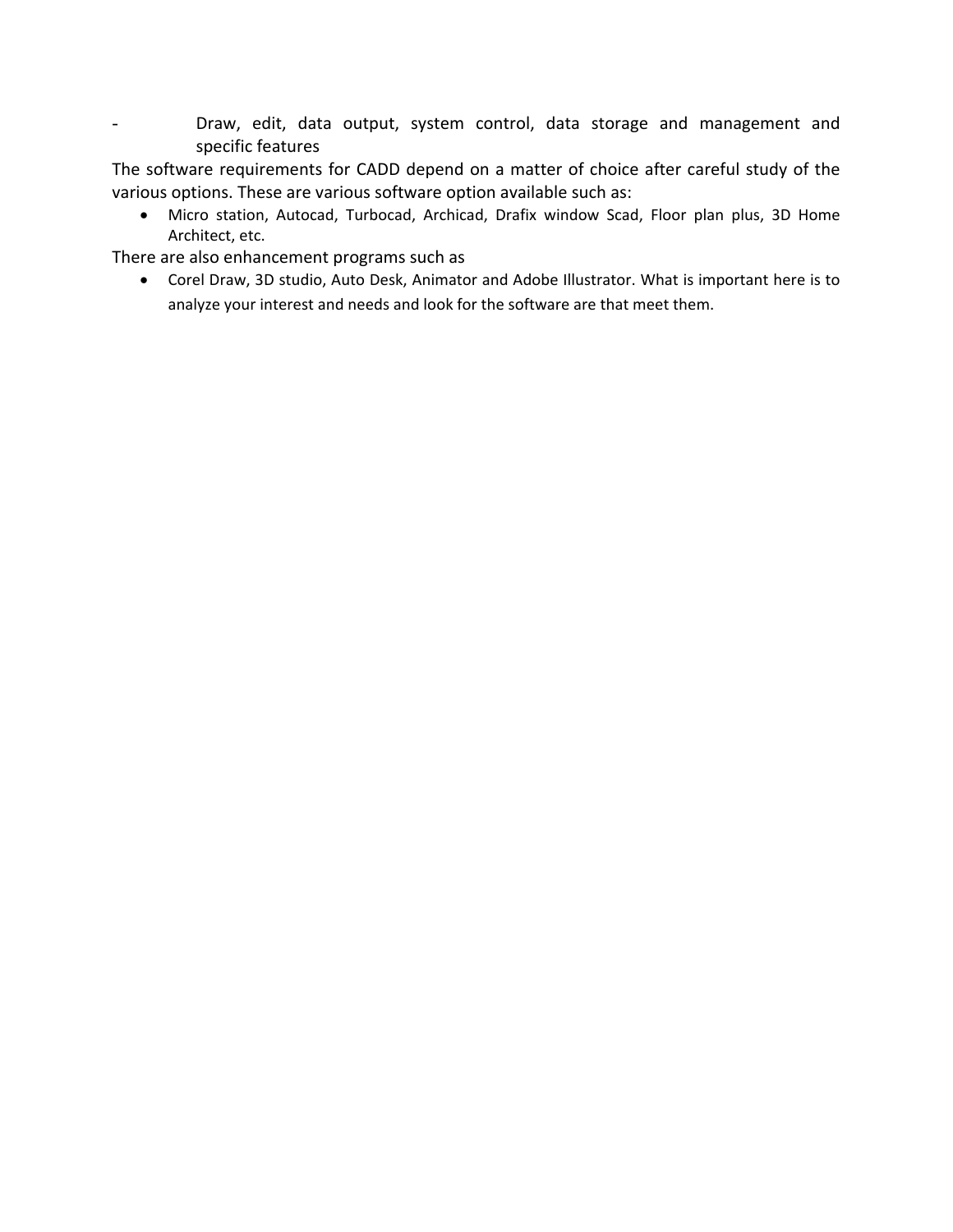# **COMPUTER-AIDED MANUFACTURING (CAM)**

Computer Aided Manufacturing (CAM) is a natural extension of the technology of Computer Aided Design (CAD)**.** CAM is the use of computers and computer technology to assist in all phases of manufacturing a product, including process and production planning, machining, scheduling, management, and quality control

Computer-Aided Manufacturing (CAM) has attracted so many definitions, some of them are reviewed below thus:

- As the use of computer systems to plan, manage and control the operations of manufacturing plant through either direct of indirect computer interface with the plant's production resources.
- The Computer-Aided Manufacturing (CAM) facility is a natural extension of the technology of CAD, CAM can be defined as a plan for utilizing numerically controlled machines such as mills, lathes, drills, punches, and other programmable production equipment controlled by computers. Computers are also used in a CAM facility to control production scheduling and quality control, as well as the business functions of manufacturing such as purchasing, financial planning and marketing.
- CAM is the effective use of computer technology in the planning, management, and control of manufacturing function. The planning, management and control of the manufacturing systems involved in CAM are linked together at the shop floor.
- CAM include the use of a digital computer to enhance the shop floor manufacturing process, including monitoring an control of machining equipment shop floor information systems with automatic data gathering are part of a CAM system.

**CAM** is the use of computers and computer technology to assist in all phases of manufacturing a product, including process and production planning, machining, scheduling, management, and quality control

# **THE APPLICATION OF CAM**

The ultimate application of CAM occurs when the various operations and routings needed to allow production of the product are automatically from the CAD data, a process commonly referred to as Computer Aided Process Planning (CAPP). The application of CAM can be divided into two broad categories:

# **Manufacturing Planning (Monitoring)**

In manufacturing planning or monitoring, the computer is used indirectly to support the production function, but there is no direct connection of interface between the computer and the manufacturing process. The computer is used "of-line" to provide information for the effective of production activities.

The application of CAM in this category includes;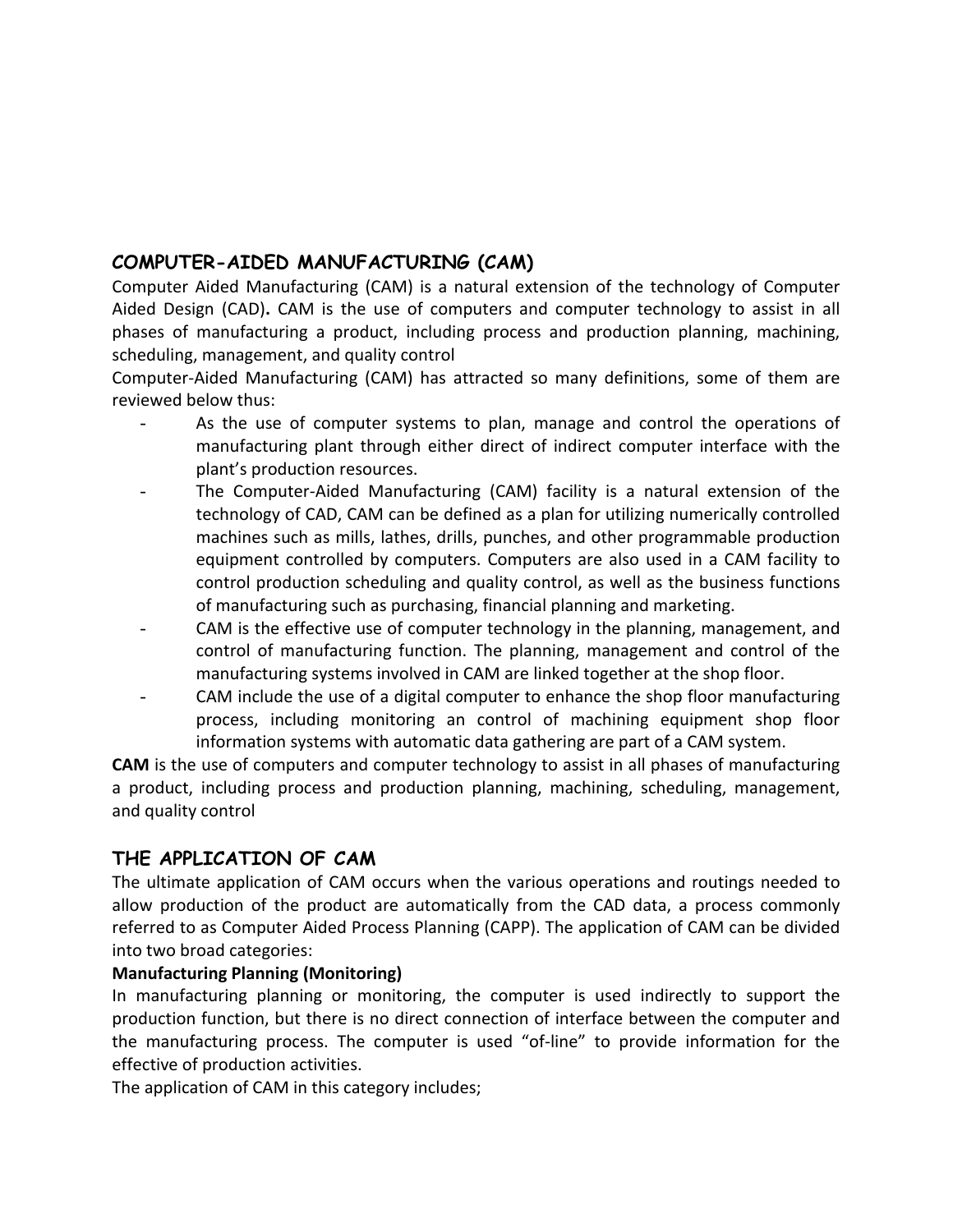- (i) Cost Estimating;
- (ii) Computer –Aided Process Planning (CAPP)
- (iii) Computerized Machinability Data Systems;
- (iv) Computer-Assisted NC Part programming;
- (v) Development of Work Standards;
- (vi) Computer-Aided Line Balancing; and
- (vii) Production and Inventory Planning.

# **Manufacturing Control**

This is the second application of CAM and it is concerned with developing computer system for implementing the manufacturing control functions. Manufacturing control is concerned with managing and controlling the physical operations in the factory. Process control, quality control, shop floor control, and process monitoring are all included within the scope of this function.

Computer process control includes;

- Transfer line;
- Assembly system;
- Numerical control;
- Robotics;
- Material handling; and
- Flexible manufacturing system.

Also, shop floor control reverse to production management techniques for collecting data form factory operations and using the data to help control production and inventory in the factory. This is shown in Fig, 13.2 below,

Another classification of application of CAM centers around four main area;

- (i) Numerical control (NC);
- (ii) Process planning;
- (iii) Robotics; and
- (iv) Factory management



The use of computer is seen throughout the manufacturing process. Mechanical CADD is part of the much broader concept of Computer-Aided Manufacturing (CAM). At first, Computer- Aided Design (CAD) systems are used to define the geometry of the object. This geometry is then converted to Numerical Code (NC) by an NC processor. The code is read by a controller, connected to a milling machine or lathe, to direct the speed and direction of the machine tool.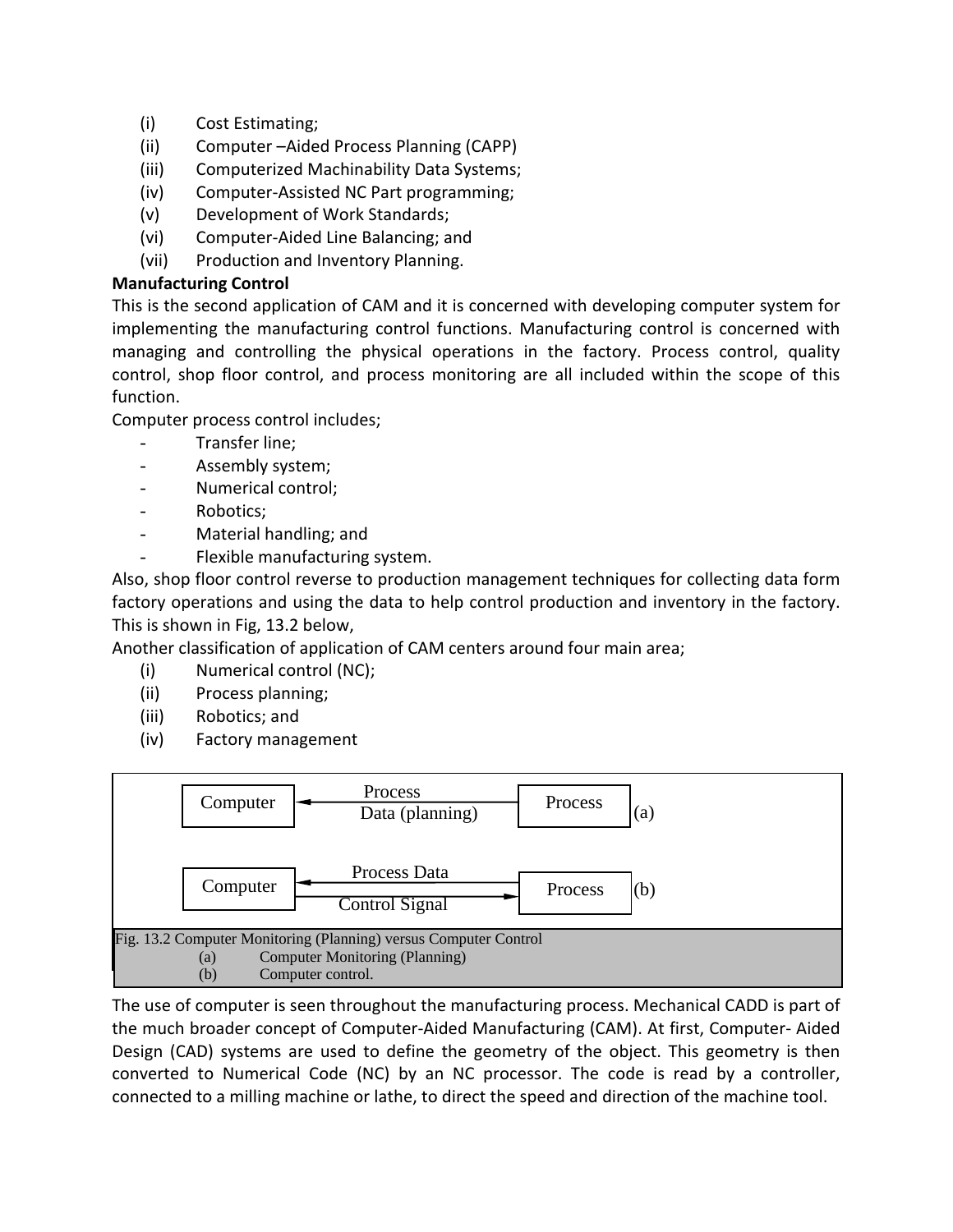CAM speeds up the manufacturing process since the same information used to create the design is used by machinery to machine the part before being sent to a machine, the numerical code can be used for machine to simulate using this type of program, the computer displays the tool path on the screen. Errors in tool movement can be detected before part is machines. If the tool moves too fast or too deep, the designer can edit the tool path.

# **AN INTEGRATED CAD/CAM**

CAD/CAM is a term which means Computer-Aided Design and Computer-Aided Manufacturing. It is the technology that concerned with the use of digital computers to perform certain functions in design and production process to improve productivity. This technology is moving in the direction of greater integration of design and manufacturing, two activities which have traditionally been treated as distinct and separate function in production form. Ultimately, CAD/CAM will provide the technology base for the computer-integrated factory of the future.

The scope of CAD/CAM in the operations of a manufacturing firm and the product cycle is presented in Fig. 13.3. Except for engineering changes which typically follow the product in all of the different activities in the product cycle.



#### **ADVANTAGES OF USING CAM**

Some advantages for using CAM includes;

- (i) Communications are improves by the direct transfer of documentation from design to manufacturing.
- (ii) Production is increased and more efficient
- (iii) Errors are reduces with the same data base used by design an manufacturing.
- (iv) Material handling and machine processing are more efficient;
- (v) Quality control is improves
- (vi) Leads items are reduced, improving market responses and
- (vii) Work environment is safer and more humans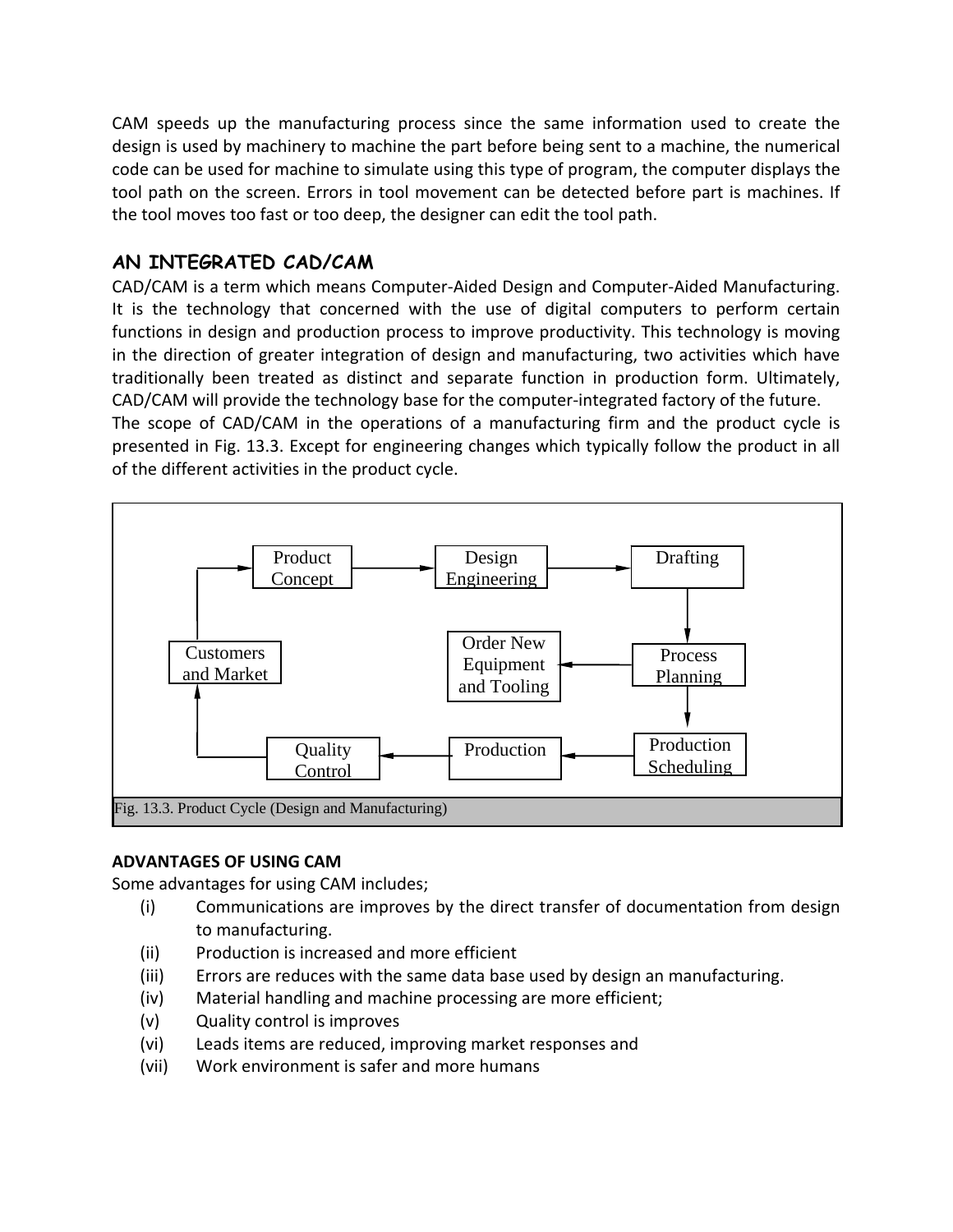# **CAD SOFTWARE DESIGN**

Software is defined as the set of written instruction, procedure and rules that direct the operation of the computer. Software is another name for programs. The names are interchangeably used until ROM (Read-Only Memory) chips were introduced. A computer software include the instructions which enable the computer hardware to carry out specific task. It is the instructions that tell the computer how to process data. The set of instructions that a computer follow to solve a problem is called a computer program. Program stored in ROM are termed firmware, since they cannot be altered, while the programs on files are software. The two kinds of software are:

- (i) Application software; and
- (ii) System software.

Application software is known as "end users" software. It is used for useful work and general purpose tasks, for example work processing. While system software is the background software that helps the software and the computer, for example running ("executing") programs. Storing data, programs, and processing data.

Software tools that have been developed to support these activities are considered CAE tools. CAE tools are being used, for example, to analyze the robustness and performance of components and assemblies. The term encompasses simulation, validation, and optimization of products and manufacturing tools. In the future, CAE systems will be major providers of information to help support design teams in decision making.

#### **CHARACTERISTICS OF GOOD SOFTWARE**

The characteristics of good software are enumerated below thus:

- i. **Efficiency:** The program must result in the effective use of the Central Processing Unit (CPU) in terms of both time and storage. It may be costly to develop, and it is also related to the size or complexity. A well designed small program may be more efficient than a large complex one.
- ii. **Simplicity:** Must be very easy to use or user-friendly.
- iii. **Flexibility:** This is the measure of degree of difficulty involved in modifying software to conform to a new specification.
	- Properly designed software will easily be amenable to future modifications ore changes.
	- Flexible software requires little maintenance.
- iv. **Readability:** This is a measure of how easily user can comprehend the logic behind the software.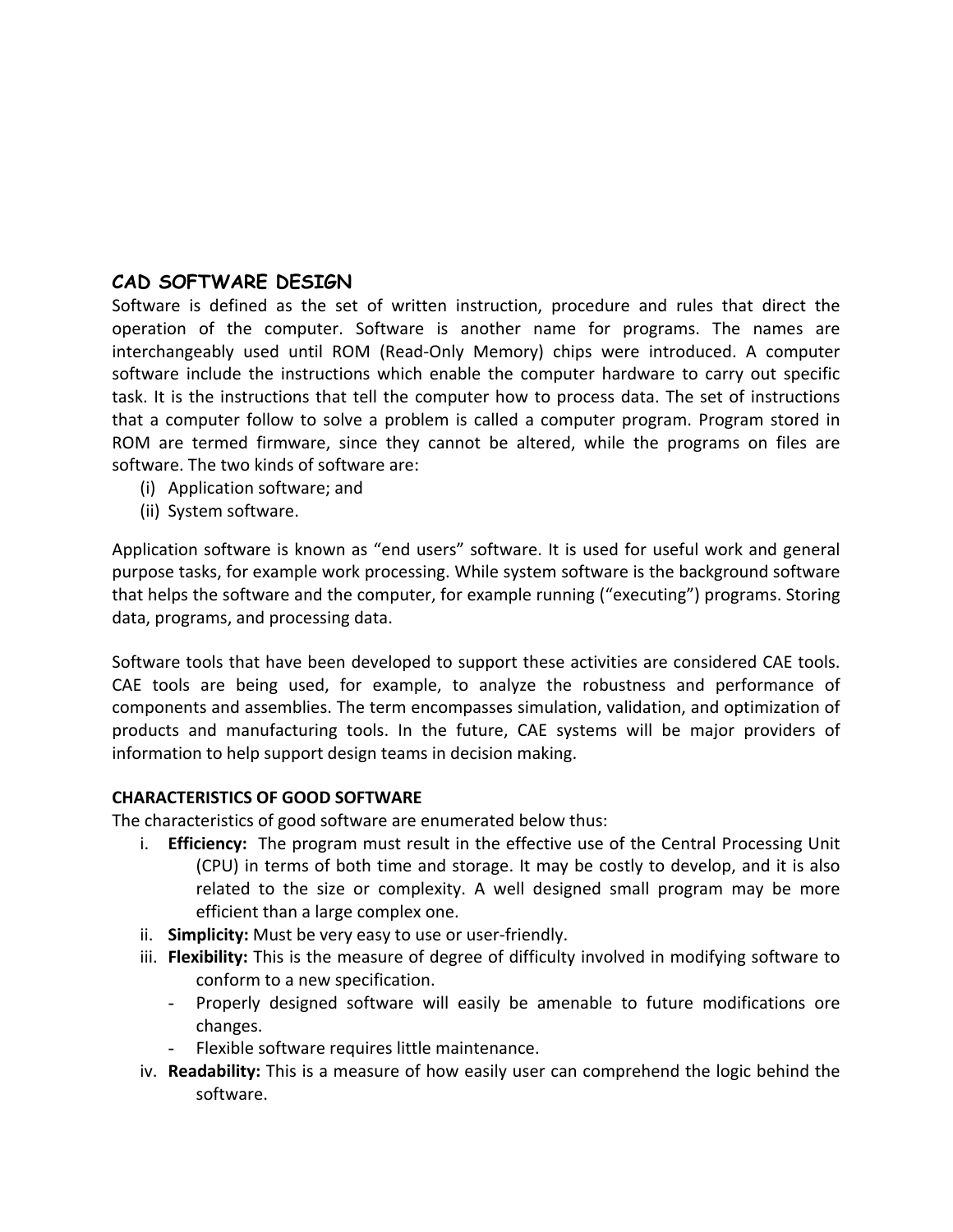- Requires proper documentation of the programming process within the program
- Style and aesthetics are important: helpful to less much space as possible between various parts of the program.
- v. **Portability:** Deals with transfer of a program from one system to another; very desirable in CAD.
	- Most applications programs so far in CAD are machine dependent.
- vi. Reliability: Measure of the functionality of the software with respect to desired specifications.
	- Very important aspect of software design, especially many processes/operations that are software dependent deal with human life.
- vii. **Recoverability:** Must not crash owing to an error made by user. Entry data error must have some way of warning the user and continue to function. This is recoverability of software. Recovery from error.

### **SOFTWARE COMPONENTS**

The software components are divided into three parts:

- i. Data;
- ii. Algorithm; and
- iii. Structure.

**Data:** are raw, unprocessed facts that are input to a computer system. It can also be set whose members or elements are numerical values, names symbol and codes.

**Algorithm:** show how a set of data should be manipulated

**Structure:** is the organisation of software

Good software provides a good organisation of data algorithm.



Fig. 5.1: Shows that properly structured data-less structuring of algorithm and vice-versa

# **DATA STRUCTURE**

Organisation of data elements such as to both maintain the logical assembly and relationship between them and provide access from one data element to another. Each data element may be one of 3 types: integer, real or logical.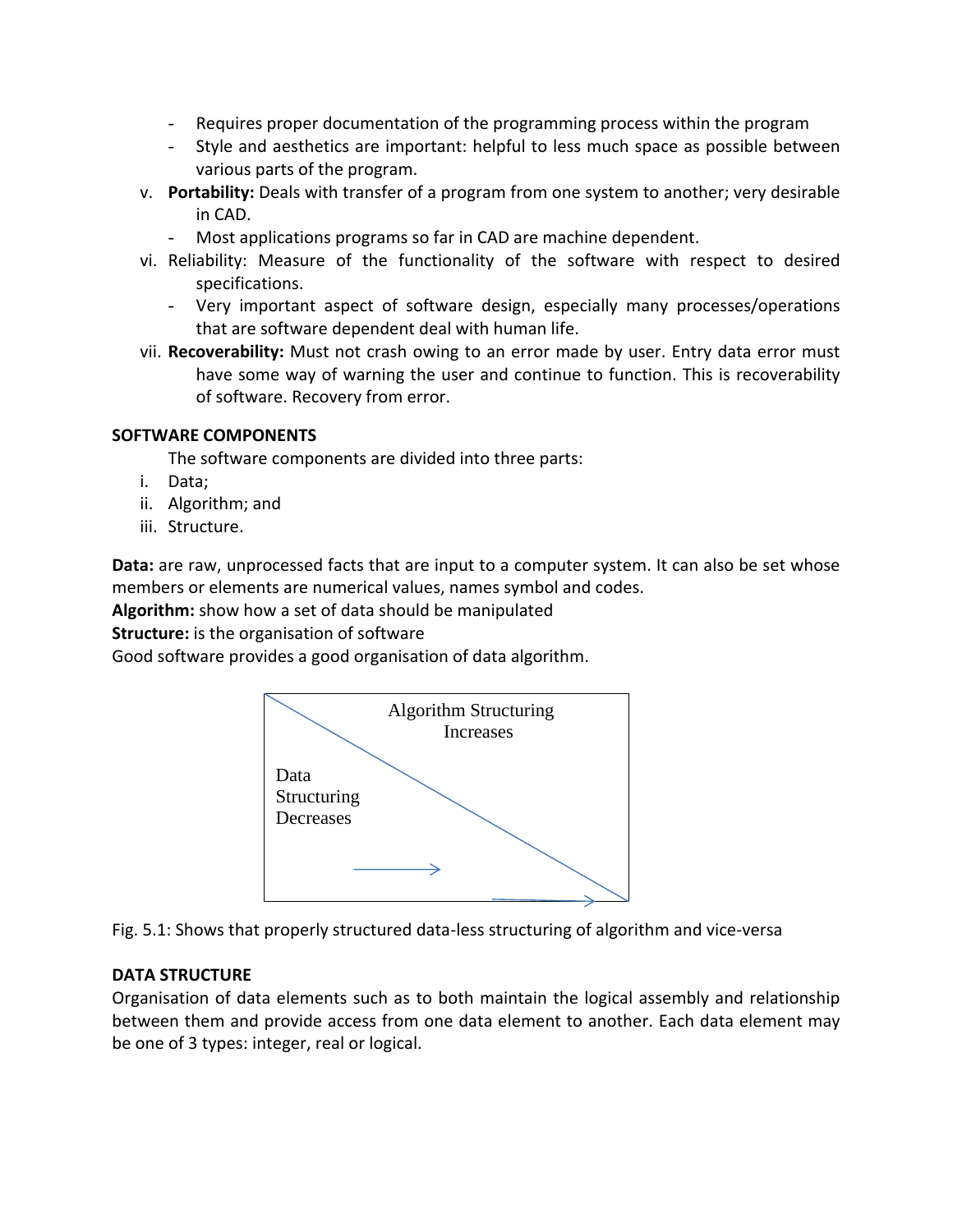Integer data: elements have integer numerical values: data elements of the real type consist of numerical value that includes decimal parts. Logical type data elements have logical values of "TRUE" and "FALSE".

**Classification**: There are fixed or constant and variable structure in fixed structures, relationship between data element in invariant whereas in variable structures, the relationship between data elements is subject to change.

### **Fixed Data Structures**

There are four types of fixed data structure,

(a) Vectors: Vector is a data structure with the same type of data elements e.g. the data elements are either all real numbers or all logical values. The size of a vector is determined by the number of elements it contains. The elements can be accessed through an index usually a positive integer associated with it. This is shown in fig. 5.2 below thus:

**Elements** 

| <b>Index</b> |      |  |
|--------------|------|--|
| 1            | 5    |  |
| 2            | 210  |  |
| 3            | 1000 |  |
| 4            | 355  |  |
| 5            | 628  |  |

Fig. 5.2: Identification of Vector Elements.

For example, the number 1000 can be accessed through the index number 3. If the programming language is FORTRAN, this number can easily be called or assigned to another entity as shown in Fig. 5.3 below thus;

#### C THE VARIABLE A REPRESENTS THE ELEMENTS OF FIGURE 5.2 INTEGER A (20)

C

# X TAKES ON THE VALUE OF INDEX NUMBER 3  $X = A(3)$

# FIG. 5.3**Assignment of array – element to another variable**

(b) Array: An array is a set consisting of a fixed number of the same type of data elements. If an array is I-D then there is no difference between an array between a vector.

 Vector is a 10 array. An n-D array can be brought of as a collection of vectors. The elements of an array are referenced by an ordered set of indexes. The index used depends on the dimension of the array, e.g. a 2D array requires a set of 2-index values. The limit to the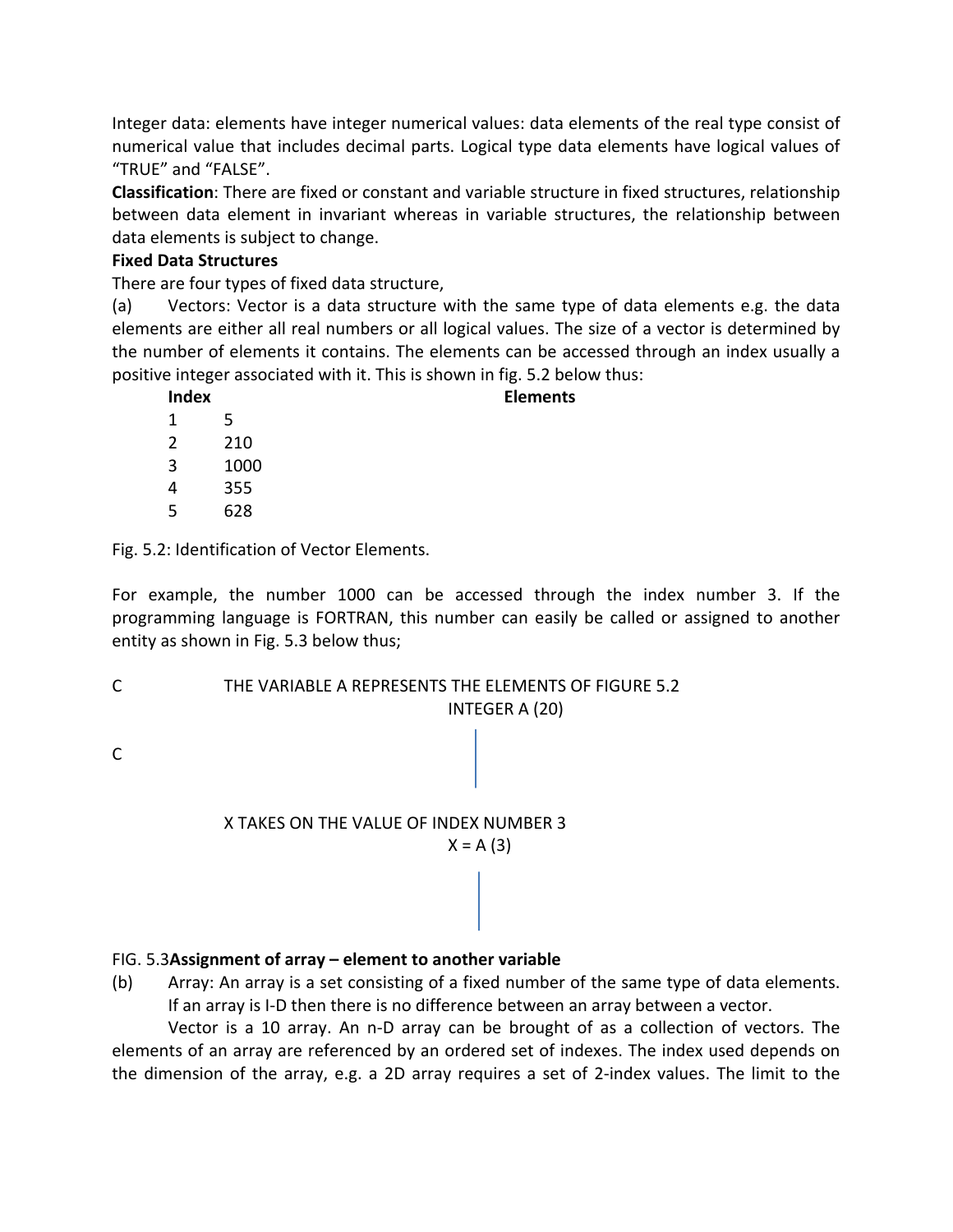dimensions of an array is set by specifically the compiler of the computer system, some systems permits arrays of more than 3 dimensions.

 A 2D array can be viewed as row and column vectors or as a table, for example, suppose that during the design of a shift, various materials are to be considered and the computer is required to output the diameter in a tabular form. Suppose the final output appears as follows:

| Design No      |        | <b>Materials</b> |        |        |
|----------------|--------|------------------|--------|--------|
|                |        | $\overline{2}$   | 3      | 4      |
| 1              | 1.0250 | 1.0000           | 1.5000 | 1.3750 |
| $\overline{2}$ | 1.5600 | 1.2500           | 1.8750 | 1.7000 |
| 3              | 2.7500 | 1.6250           | 2.0000 | 1.9000 |
| 4              | 3.2500 | 2.5650           | 2.1750 | 2.1250 |

The portion of the computer program that will result in such an output may appear as follows" X DESIGN OF SHAFTS USING VARIOUS MATERIALS

X DIA = DIAMETER

REAL DIA (4,4)

WRITE (6, 20)

20 FORMAT (40X, 'MATERIAL/5X, 'DESIGN #", 10X, '1', 30X #, 2, 10X, '3', 10X, '4')

```
DO 120 I = 1, 4DO 120 J = 1, 4
```

```
 WRITE (6, 140 1, DIA (I, J)
```
120 CONTINUE

```
140 FORMAT (3X, 12, 17X (4 (F 5.4)
```
The order in which the elements of an array  $c \ge 1$  are stored in the computer memory must always be remembered during programming. The elements are stored with the  $1<sup>st</sup>$  subscripts varied most rapidly and the last subscript least rapidly, for example, in a 20 array, P (2, 3), the storage of the elements is as follows;

| P(1)<br>14,41 | D / 1<br>. . <i>.</i> | $\sqrt{4}$<br>D<br>$\cdots$ | ר ו<br>$\cdot$ $-$<br>. . | D 12<br>. . <i>.</i> | $\overline{\phantom{a}}$<br>$\mathsf{D}$ $\mathsf{D}$<br>. . |
|---------------|-----------------------|-----------------------------|---------------------------|----------------------|--------------------------------------------------------------|
|               |                       |                             |                           |                      |                                                              |

- Size of array remains in variant although the element may change.

- Useful feature in storing computer data for graphic applications for example, if one is dealing with rotation all that is required is to enter the rotation matrix in an array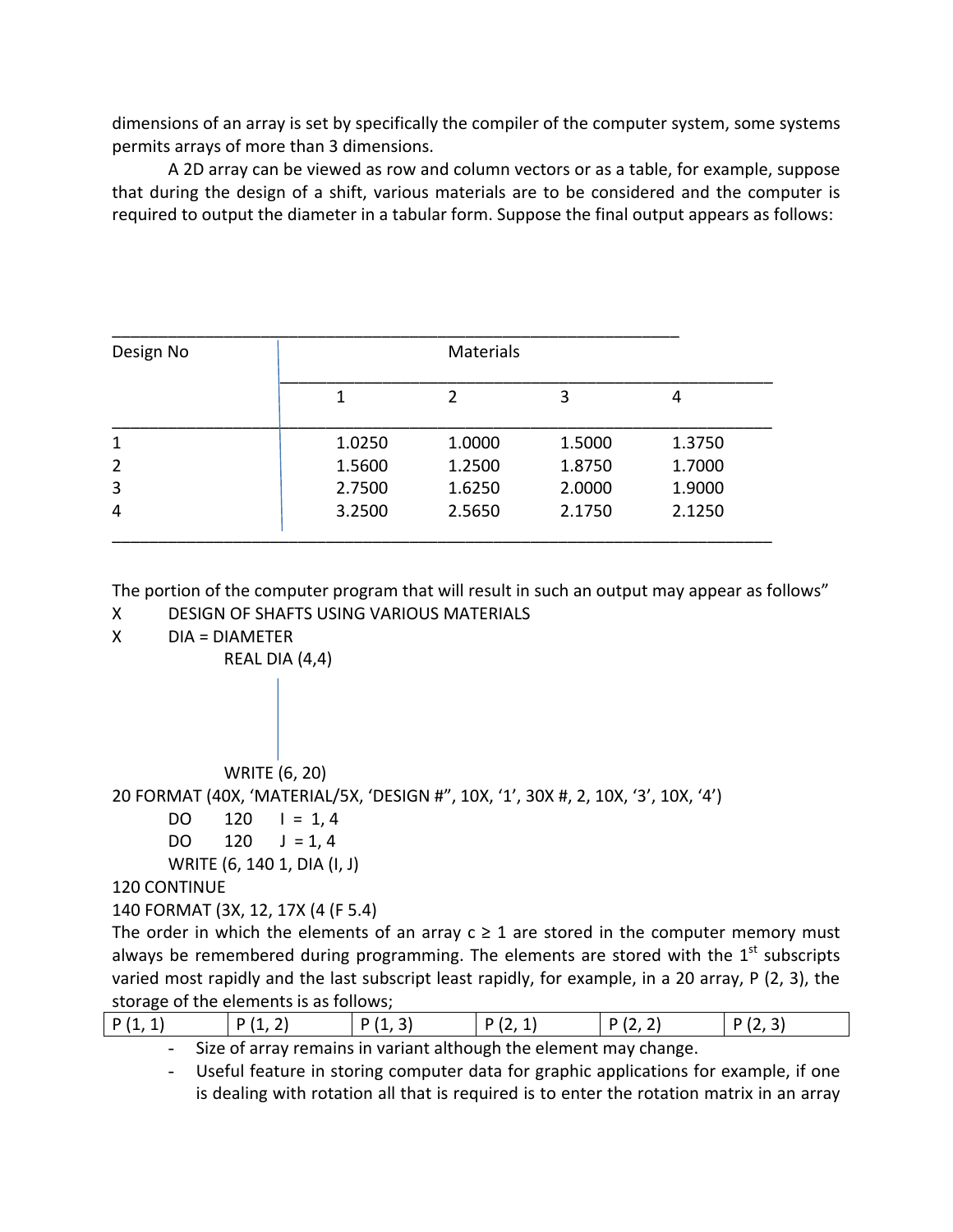form and then change the angles, when necessary. Rotation can be accomplished using the matrix given by

$$
[X^1Y^1\mathbf{1}]=[X\,Y\,\mathbf{1}]\begin{bmatrix}Cos\theta & Str\theta & 0 \\ -Sm\,\theta & Cos\,\theta & 0 \\ 0 & 0 & 1 \end{bmatrix}
$$

The rotation matrix is a 2D array, and if all the 9 elements, only 4 of them will actually change as the rotation is performed through various angle.

(c) **Strings**: A string is a sequence of characters (alphabetical of numeric) or symbols. In FORTRAN, a string is characterized by single quotes- for example "CHEM" pr "4234'- but some FORTRAN compilers requires the use of double quotation marks.

\$. The use of strings is the processing of nonnumerical data. It is particularly useful in the development of interactive programs, for example, in BASIC, if you want a response in order to decide what course of action to take, a string such as the following may be used.



900 IF A \$ = "YES" THEN 910 ELSE 2000

(d) **Record**: It is an ordered set of different data elements. Organizing and collection of arrays by using a record. It allows data to be represented as a tree, such as:



FORTRAN provides for the use of arrays but does not directly provide for the use of records. The programmer must construct records for simple data array structures by defining the individual components of the record. For example, suppose a record of student is to be kept, using an ID number as shown.

| ID No         |    | Grade % |  |
|---------------|----|---------|--|
| 1.            | 83 |         |  |
| $\mathcal{P}$ | 60 |         |  |
| ર             | 75 |         |  |
|               |    |         |  |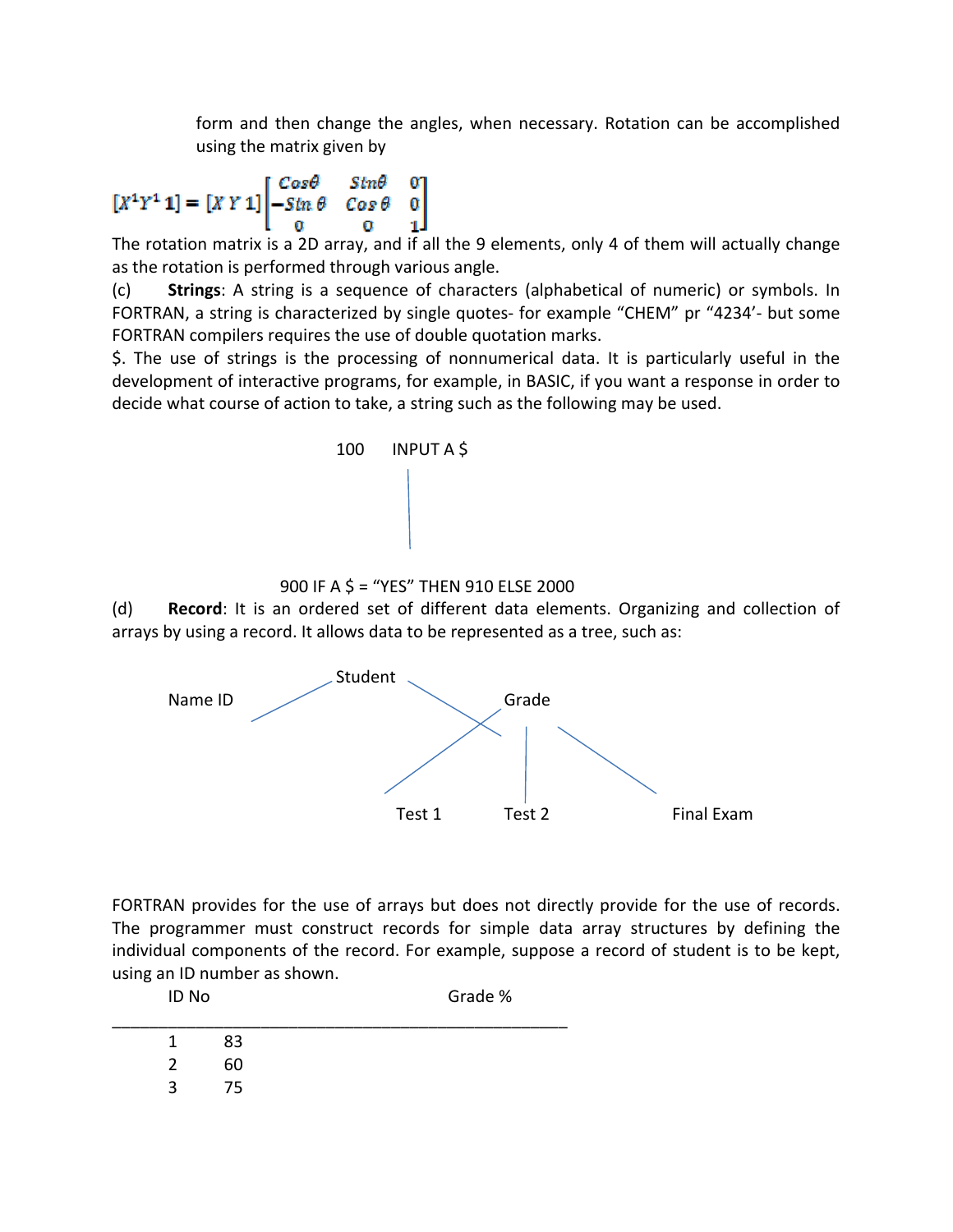A record data structure may be created in FORTRAN using the program given as:

\_\_\_\_\_\_\_\_\_\_\_\_\_\_\_\_\_\_\_\_\_\_\_\_\_\_\_\_\_\_\_\_\_\_\_\_\_\_\_\_\_\_\_\_\_\_\_\_\_\_\_\_\_\_\_\_\_\_

- C A RECORD OF GRADES FOR STUDENTS IN A CLASS
	- $\mathsf{C}$
	- C CLASS SIZE 15 35

REAL GRADE (35)

DO  $2 1 = 1, 35$ READ, GRADE (I)

2 CONTINUE

# **Variables Structures**

There four different types of variable structures are:

- List;
- Stock;
- Queue; and
- File

Enumerate it one by one gives;

- (a) List: A 10 data structure consisting of an assemblage by elements; it is one of two forms:
	- (i) Linear; or
	- (ii) Linked
	- (i) A Linear List: is made of element whose adjacent members are contiguous (Fig 5.4). It is similar to a vector, except that a linear list allows addition or deletion of elements and it need not be homogenous.
	- (ii) A Linked List: is a list in which each list element has a pointer to its successor. Usually, a special pointer are used to mark the head of the list and the end of the list is marked by a pointer whose value is a null (empty, Fig. 5.5)

The link in a linked list may be useful to establish and desired logical order for the data elements without changing the physical order of the elements (Fig. 5.5). For example, suppose an array A contains some data and the contents are not to be printed sequentially, the order of points is to be dictated. The linked list structure to perform the job is shown in Fig. 5.5 and a sample program follows.

| Cube                                             | Cylinder | Sphere | Cone |  |
|--------------------------------------------------|----------|--------|------|--|
| Fig. 5.4: A linear list of geometric primitives. |          |        |      |  |

Index Printed order

The program: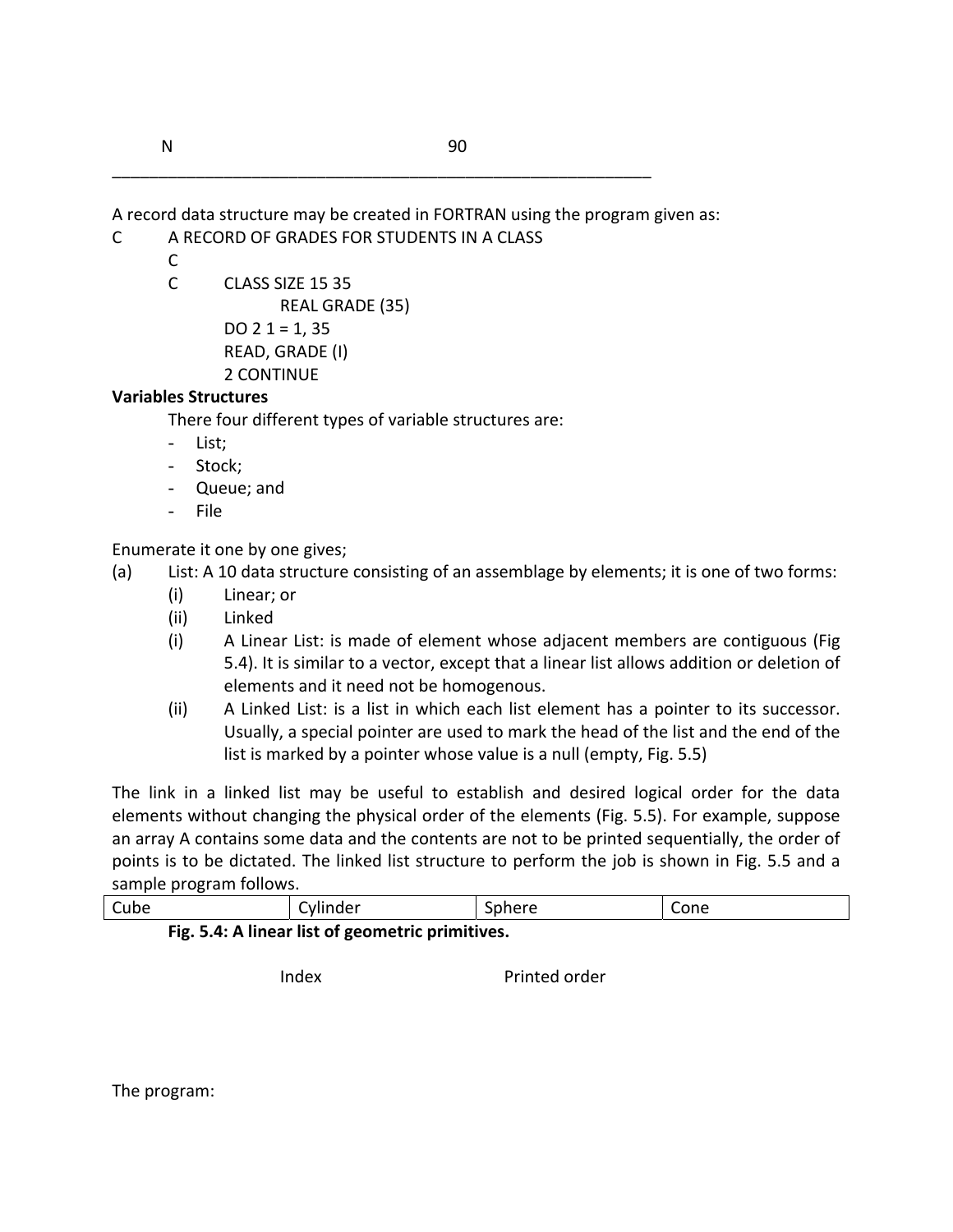- Portion of program illustrating the use of linked list,
- Assuming that array A and link exist

 $100<sub>°</sub>$ 

|     | $ORDER = 1$                    |
|-----|--------------------------------|
| 30  | CONTINUE                       |
|     | IF (ORDER, NE O) THEN          |
|     | <b>WRITE (6, 40) A (ORDER)</b> |
| 40  | <b>FORMAT (20 X 1 4)</b>       |
|     | <b>ORDER = LINK (ORDER)</b>    |
|     | GO TO 30                       |
|     | <b>FLSF GO TO 100</b>          |
|     | FND IF                         |
| 100 | <b>CONTINUE</b>                |
|     |                                |

(b) **Stack:** A stack is a linear list accessible only at one end with addition/election taking place at the accessible end. Alternate name for stack list is LIFO (acronym for last-in-first-out), for example, warehouse where plywood boards are placed in stacks, the  $1<sup>st</sup>$  to be removed is the last board placed.

There are two main types of manipulation of stack:

- Pushing and popping

Pushing – is the process of adding an element to the stack.

Popping – is the process of deleting element from stack.

Stack data structure is useful for processes where there is an interruption of main task for a sub stack and consequent return to the maim: this is called a subroutine. Stacks are also used for arithmetic operations.

(c) **Queue:** A queue is a linear list that can be accessible at two locations. Insertion can be performed only on one end (rear), while deletion is carried out on the other end (font). And another name for queue is FIFO (acronym for first-in-first-out).

It is useful for operation where information is processed in the order in which it is received; it has many applications in operating systems where jobs are queue until an execution slot can be found for the queued jobs.

(d) **Files:** A file is a list (or an array) of records. It may involve 100's or over 1000's of storage units require large storage space; hence stored in secondary (external) storage devices such as magnetic tapes and disk. It is called to main memory when processing.

It needs to access files since they are in external memory in FORTRAN, two access methods are possible sequential and direct.

Sequential: Permits only orderly retrievals of records in a file.

Direct: allows random access of records in a file. They are stored in magnetic disks where the records are arranged in an arbitrary order.

READ and WRITE FORTRAN struts are used to transfer data from external memory to the main memory of the computer and vice versa.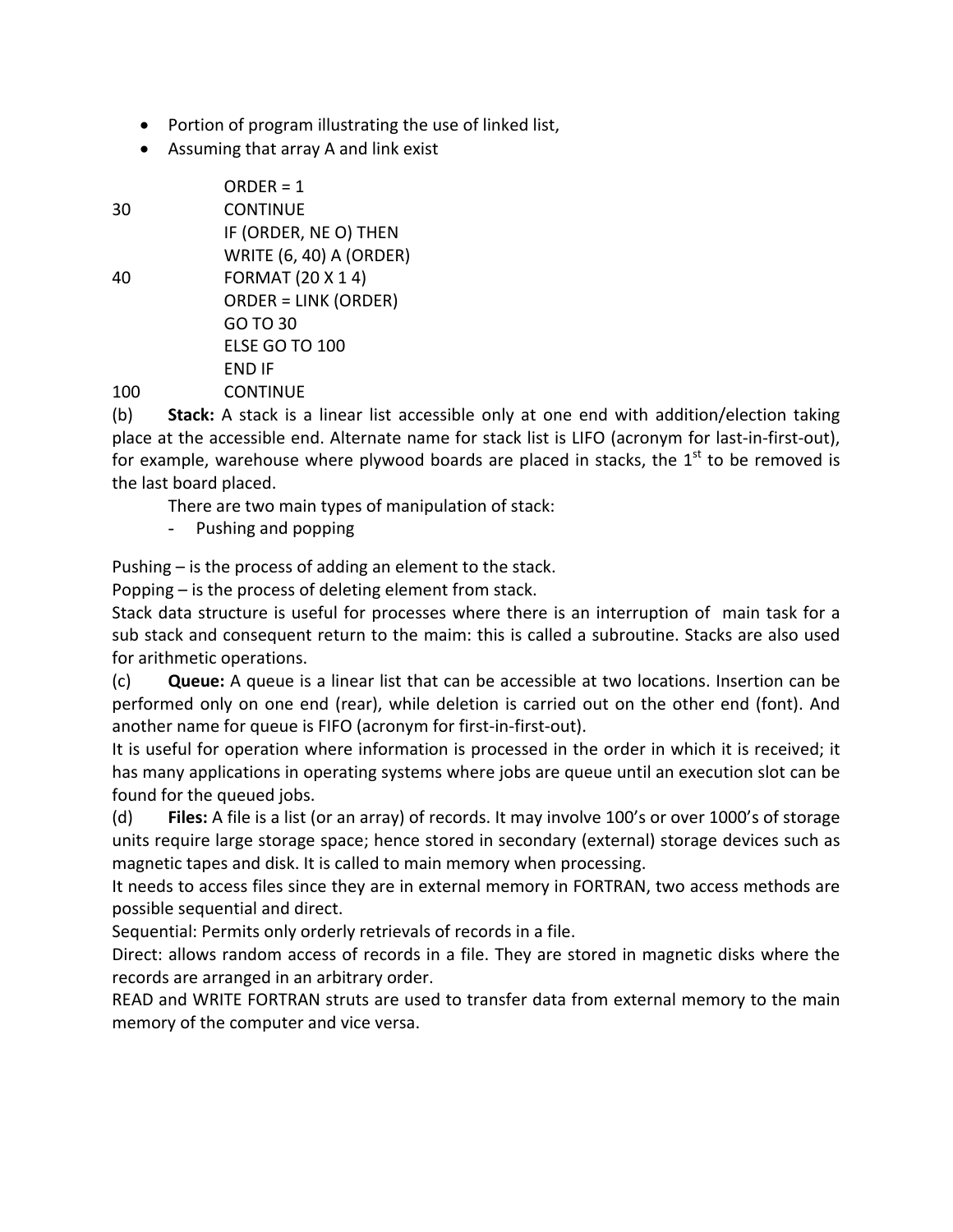# **NC, CNC, DNC, AUTOMATION, ROBOTICS, CIM, ARTIFICIAL INTELLIGENCE AND EXPERT SYSTEMS**

This topic focuses on the following new technologies of manufacturing systems:

- Numerical Control Machine Tools (NC);
- Computer Numerical Control Machine Tools (CNC);
- Direct Numerical Control Machine Tools (DNC);
- Robotics;
- Computer Integrated Manufacturing (CIM);
- Artificial Intelligence; and
- Expert Systems.

The trend in manufacturing call for the development of the following modern day manufacturing systems. There are:

- Global competition in the manufacturing market;
- Customers now demanded high-quality goods, with low production cost and timely delivery of manufacturing products.
- Increase in the variety of products produced, thereby choosing the product life cycles to be shorter.

Therefore, the modern day technology that manufacturing systems make use of are discussed in this chapter.

Manufacturing system entails a large number of interdependent activities consisting of distinct entities such as materials,. Tools machines, power, and human beings. It is a complex system because it is comprised of many diverse physical and, human elements. The choice are many, so the manufacturing engineers should be able to select correct which one to choose, that will profit the whole manufacturing system.

#### **MANUFACTURING CYCLE**

Manufacturing is a dominant activity in an individual organization. Before areas of computer needs are established, the need to understand the manufacturing process it self.

Like design, there is no unique process for manufacturing. It all depend on products to be manufactured. For example, we have manufacturing industry, tyre, fuel/chemical products, machines tools, heavy vehicles such as earth moving equipment for farming and road construction, food processing, canning/bottling plants such as breweries, foundries, etc. each has its manufacturing process with diversification within each group as in the case of processed adopted by different company's in the same industry.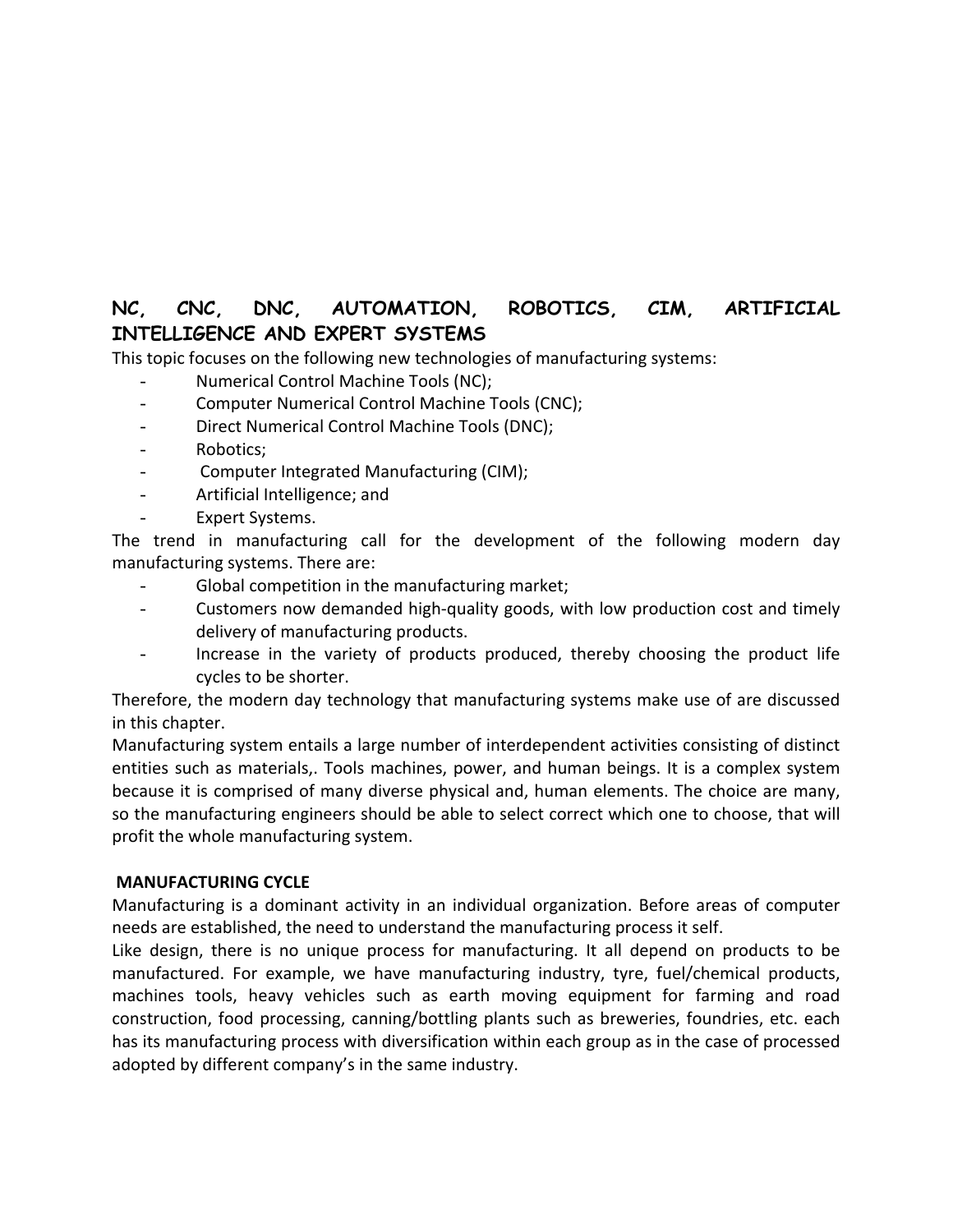Nevertheless, there are some general processes that would need manufacturing as an activity that shares an interface with engineering design. It is an engineering activity in Fig. 13.1. shows a typical manufacturing cycle.

As in design, the manufacturing process begins with a set of objectives which are set by management. Such objectives may be;

- (i) To develop and fabricate product;
- (ii) To produce parts or products designated by the customer/client
- (iii) To reproduce items that has been manufactured in the plant.

Manufacturing environment can differ with respect to;

- (i) Size of the plant;
- (ii) Type of industry; and
- (iii) Type of production.

Regardless of manufacturing environment, the fundamental principles are the same for all manufacturing concerns, hence a general cycle can be formulated in Fig. 13.1



Emphasis varies with respect to mode of manufacturer's specific problems, for example, mass production; emphasis would be on process planning and methods.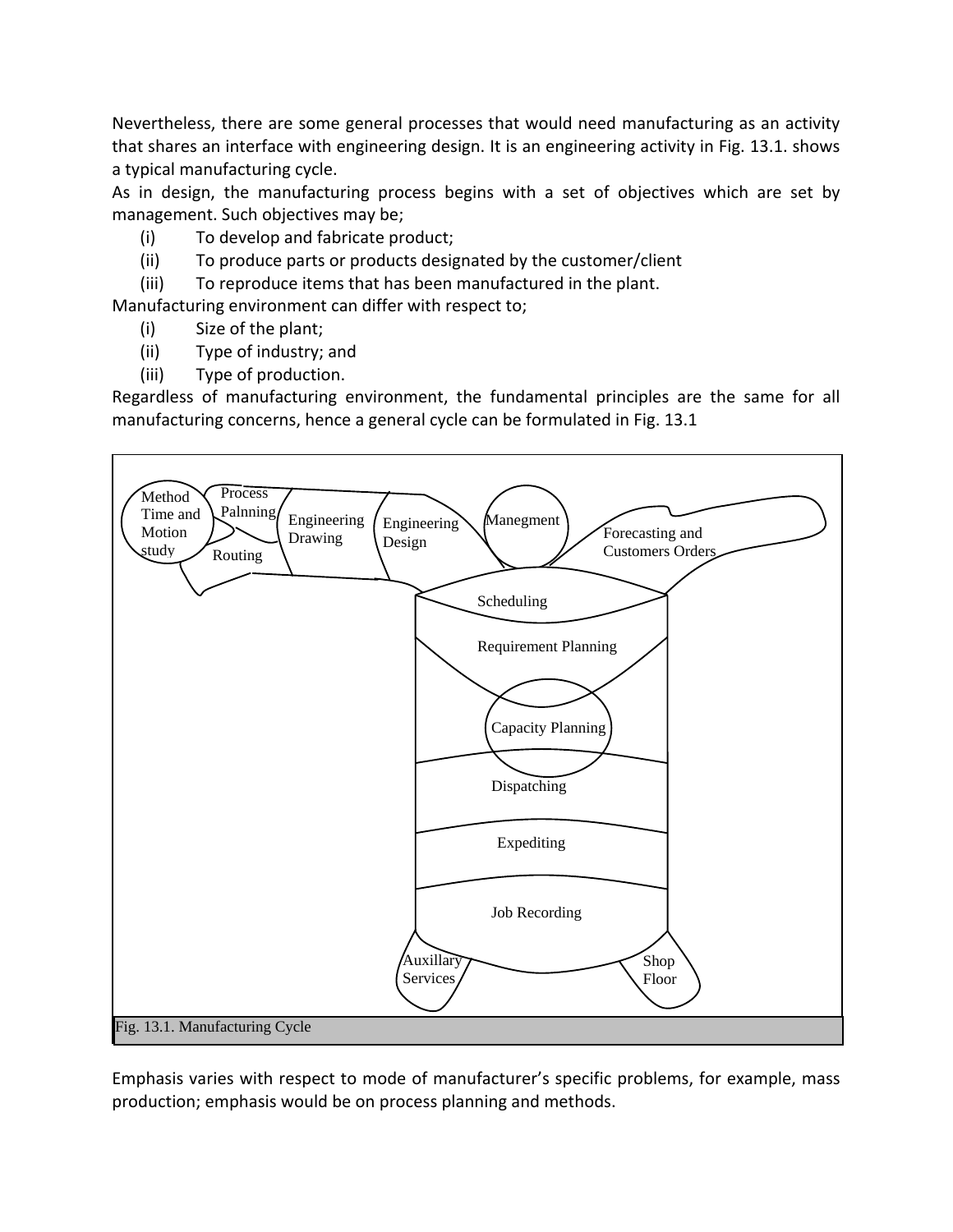Auxiliary production aids such as special tools and machinery, jigs and fixtures are automatic inspection services should be designed, produced and used. Material Requirements Planning and Scheduling need not to be sophisticated; therefore, rate of production is limited as fixed by initial design.

For production of the large-scale job-shop type, where several orders are to be produced in small quantities and only once, emphasis would be on scheduling. In small-size jobs specializing in producing parts designed by customers, the engineering phase may not be required at all (except for customer consultation and advice). In goods type industry. Emphasis is on engineering design phase.

Fig. 13. 1 shows the different types of phases of activities involved in a manufacturing cycle. Each phase consists of a continuous chain of activities. Notice that engineering design and engineering drafting are processes in the manufacturing cycle. CAD is involved in these processes. Similarly, computer aids are required in all the other phases. All amount to CAM. The challenge of CAM is the interface programs to link all the processes in the cycle computer software are available for most of the processes and they are independent of one another. To integrate all the processes constitutes the Integrated manufacturing System (IMS).

# **Numerical Control (NC), Computer Numerical Control (CNC), Direct Numerical Control (DNC), Automation and Robotics**

The introduction of NC, CNC, DNC, Automation and robotics is the beginning of CAD/CAM. The automation witnessed in manufacturing is a result of the development is a result of the development of the following machines which will be discussed in this section.

# **Numerical Control (NC) Machines**

.

Numerical Control (NC) can be defined as a form of programmable automation in which the process is controlled by numbers, letters and symbols. In NC, the numbers form programme of instructions designed for a particular work part or job. When the job changes the programme of instruction also changes.

Numerical Control (NC) is an automated method used to operate general purpose machines from instructions stored on a roll of tape for future as well as present use. The method can be used with or without a computer. Numerical Control (NC) is just what the term implies- control by the numbers. The two words "control" and "numbers" have brought about a revolution in manufacturing.

NC technology has been applied to a wide variety of operations, including drafting, assembly, inspections, sheet metal press working and spot welding. However, NC found it principal applications in metal machining process.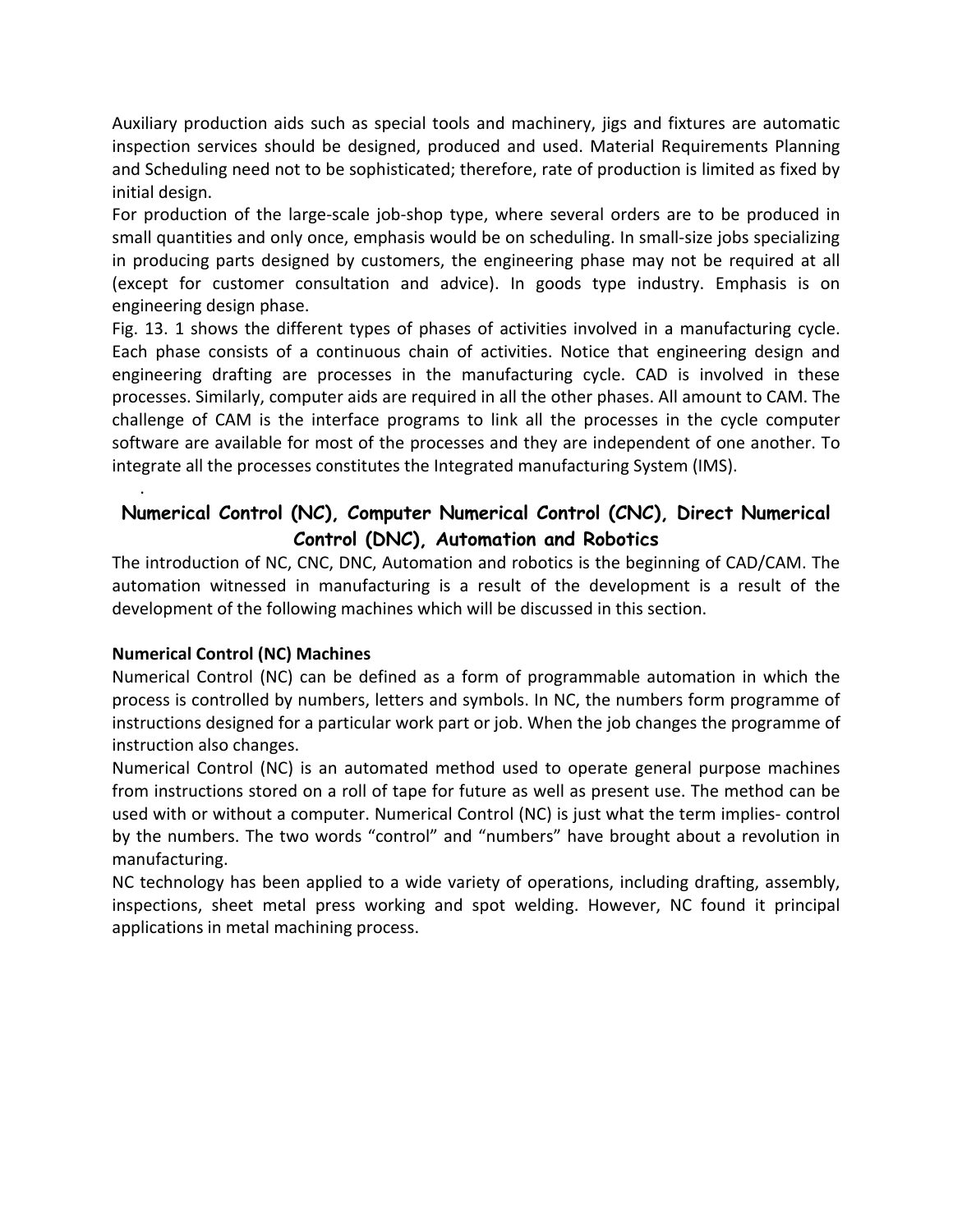

An operational NC system consists of three basic components. Thus,

- Program of instruction;
- Controller unit of machine control unit;
- Machine tool or other controlled process.

### **How an NC System Operates**

NC system falls into two categories thus;

- Open Loop; and
- Closed Loop.



Open- loop Fig. 13.5 above shows an open- loop NC system when a signal or command is given to the machine tool in order to carry out specific operation, and the tool more to its ordered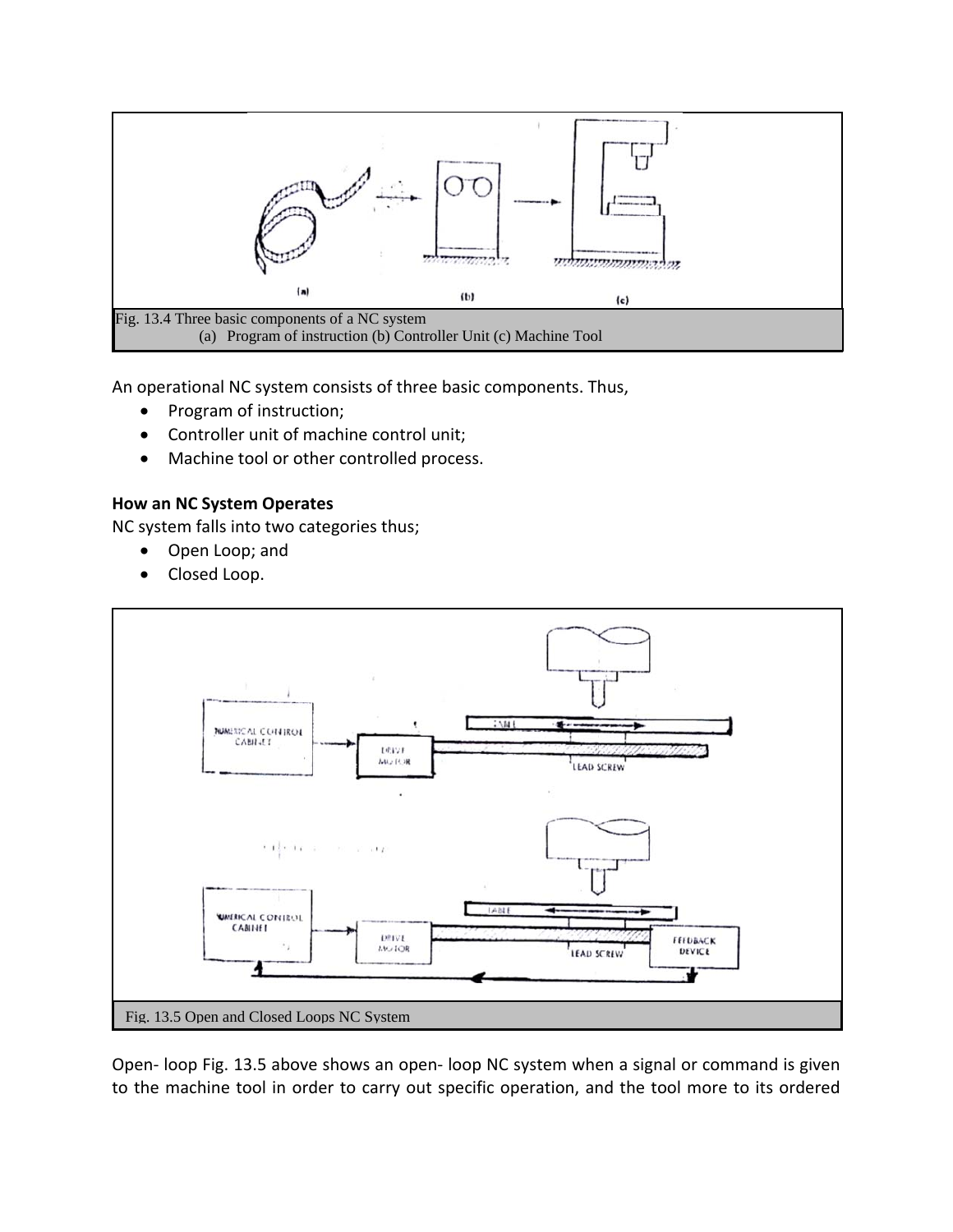position, and the tool stop, and there is no feed back as to if the assignment has been done, then this system is considered or referred to as open- loop.

Closed- Loop Fig. 13.5 shows a closed loop NC system. When a signal or command is given to the machine tool in order to carry out specific operation and there is feedback built into the system, this is known as a closed- loop NC system.

In general, a closed loop system will be more expensive to apply to machine tool control than an open loop system.

# **Types of NC**

There are two types of NC systems;

- (i) The positioning or Point to Point System,.
	- It is used to control machine tools like;
		- Drill press; and
		- Jig borer.

This type of machine performed operations only at specialised points on a work piece.

(ii) The Construction Path System.

This type of machine removes metal continuously from surface of a workpiece.

# **The NC Procedure**

.

To utilise Numerical Control (NC) in manufacturing, the following steps need be accomplished;

- (i) **Process Planning:** The engineering drawing of the work part must be interpreted in terms of the manufacturing processes to be used and it deals with sequence of operations.
- (ii) **Part Programming: A** part programmer plans the process for the portion of the job to be accomplished by NC. The program of instructions is the detailed step by step set of directions, which tell the machine tool what to do. There are two ways to programme for NC.
	- **Manual Part Programming or Manual Data Input (MDI):** used for sample jobs.
	- **Computer- Assisted Part Programming or Direct Numerical Control (DNC)**.
- (iii) **Tape Preparation:** This is a punched tape, which is prepared by part programmers of NC process plan.
- (iv) **Tape Verification:** This is a method of checking the already prepared punched tapes for accuracy.
- (v) **Production:** This is where the NC tape is used for the production of the component

# **Measuring Basic for NC System- Axes System**

The basic for this part programmer to plan the sequence of positions and movements of the cutting tool relative to the work piece is the system of rectangular coordinates.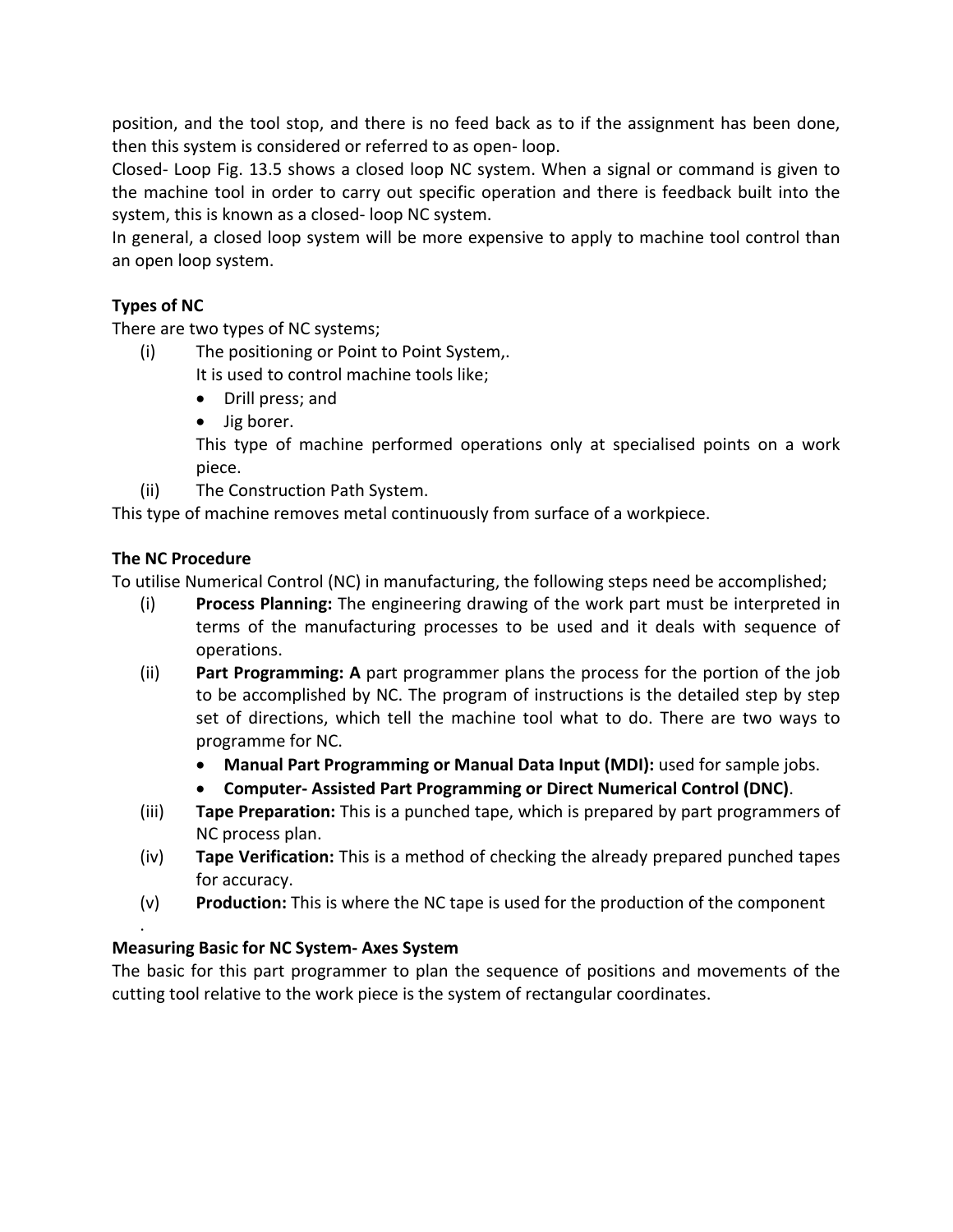

Fig. 13.6 above shows the Cartesian coordinate system, all point positions are described in terms of distances from a common point called the margin and measured along certain mutually perpendicular dimension lines called axes. It is necessary to locate every pointr called the X, Y, and Z axis.

# **Ordinate Calculating and Planning**

The component drawing to be machined is shown in Fig. 13.7 (a) below thus;



Then draw the ordinate drawing as shown in Fig. 13.7 (b) below thus;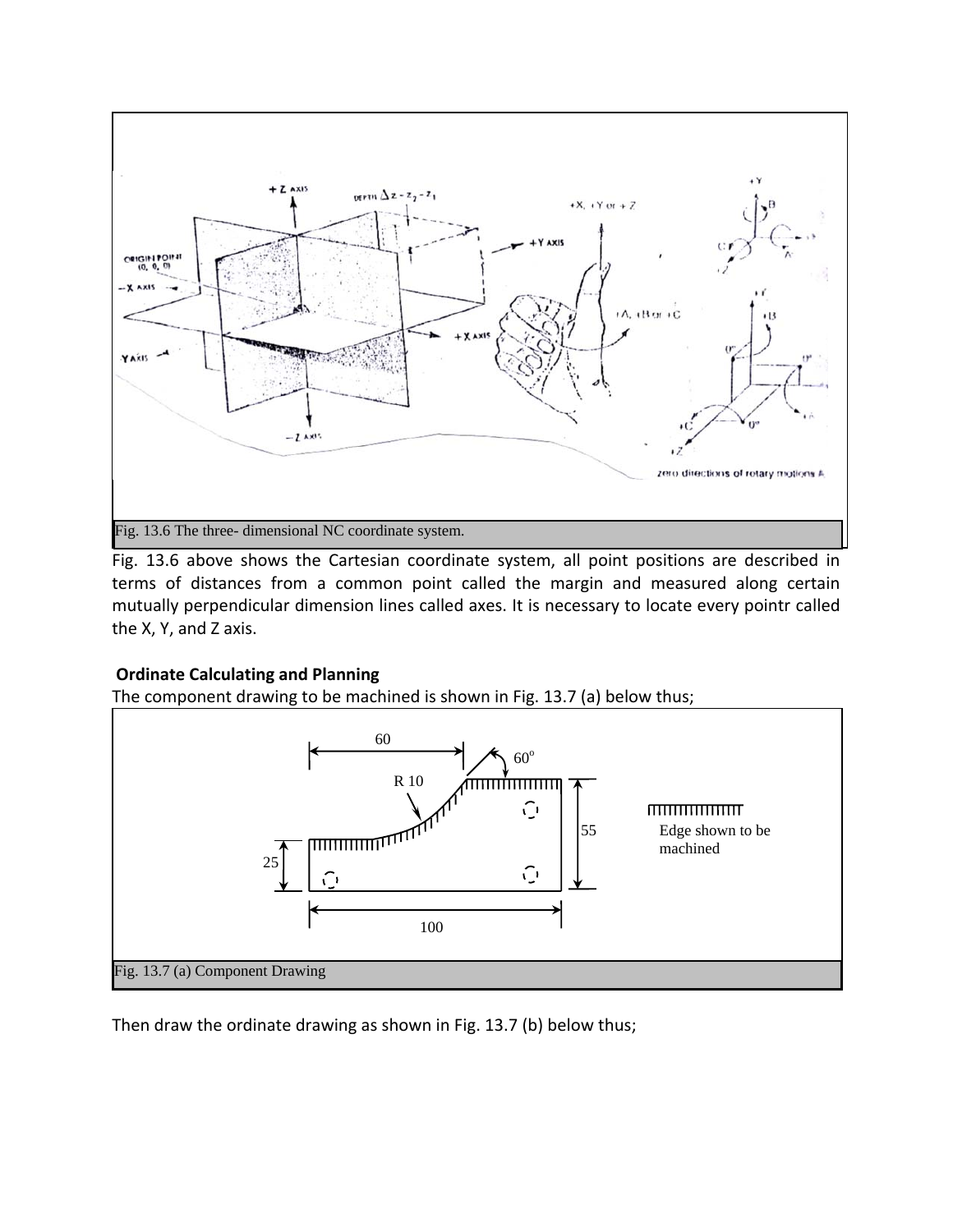

Draw data in point ( and cutter setting point)

| Point          | Co=Ordinates from datum point      |         |
|----------------|------------------------------------|---------|
|                | $(\leftarrow)$ Xmm $(\rightarrow)$ |         |
| 1              | U                                  | $+25.0$ |
| $\overline{2}$ | $+7.0$                             | 25.0    |
| 3              | $+40.0$                            | 25.0    |
| 4              | $+50.0$                            | $+30.0$ |
| 5              | $+67.0$                            | $+55.0$ |
| 6              | $+107.0$                           | 55.0    |
| 7              | $+114.0$                           | 55.0    |

Table 13.1 Ordinate Tables

The co- ordinates shown are calculated from the datum to the work profile. The co-ordinates are calculated from the datum to the cutter centre.

It is possible to write out all the above ordinate information on to a planning sheet or programme. The programming used can be;

- Recording the ordinate information on paper tape; and
- Planning information on the same tape.

#### **Advantages and Disadvantages of NC**

The advantages of NC are stated thus;

- Reduced non productive time;
- Reduced manufacturing lead time;
- Greater manufacturing flexibility;
- Improved quality control;
- Reduced inventory; and reduced floor space requirement.

The disadvantages of NC are;

- Higher investment cost;
- Higher maintenance cost; and
- Funding and or training of NC personnel.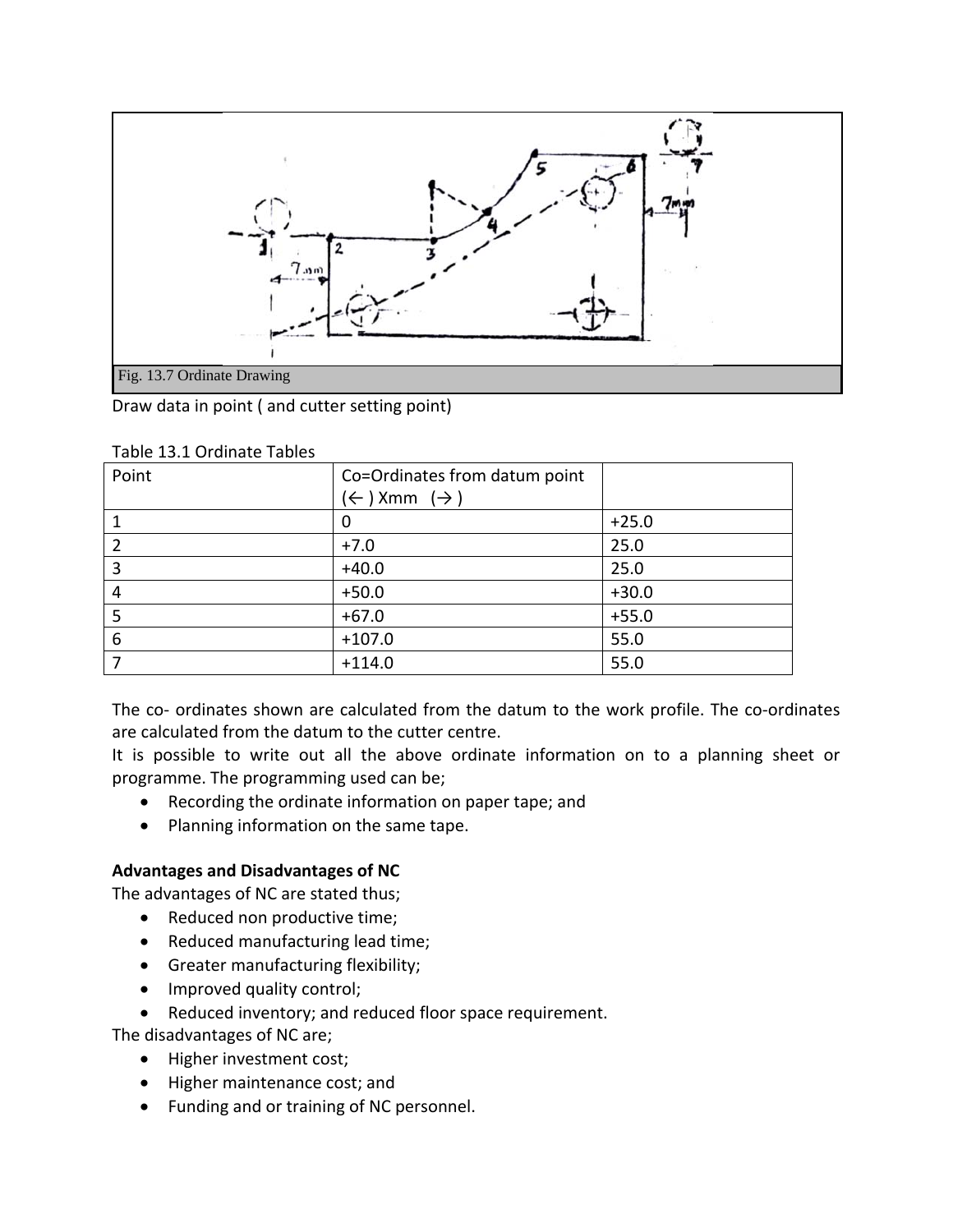# **COMPUTER NUMERICAL CONTROL (CNC)**

Computer Numerical Control (CNC) is a NC system that utilizes a dedicated, stored programme computer to perform some or all of the basic NC functions. The NC machines have progressively developed into the multi-axis, multi-tooled and highly efficient CNC machines of today. Most of the CNC systems users micro computer based controlled.

# **Principles of CNC Machines**

Many machines used in manufacturing uses CNC control systems.

It may be categorised thus;

- Metal cutting (lathes, milling machines etc.);
- Metal forming (bending and folding machines, etc.);
- Metal joining ( welding machines); and
- Component inspection ( Co-ordinate inspection machines)

Compared to regular NC, CNC offers additional flexibility and computational capability. New system options can be incorporated into the CNC controller simply by reprogramming the unit. CNC is often referred to by the term "software NC.



The functions of CNC, which can be difficult for NC, are;

- (i) **Machine Tool Control:** This is the process of converting the part program instruction to machine tool motion using computer interface and series system
- (ii) **In- Process Compensation:** This is the process of the dynamic correction of the machine tool motion for charges or errors which occur during processing.
- (iii) **Improved Programming and Operating Features:** There are improved programming and operating features., such as Editing at part at the machine graphic display various types on interpolation etc.
- (iv) **Diagnostics:** CNC are required with diagnostics capacity to assist in maintaining and repairing system.

# **Advantages of CNC**

CNC has some inherent advantages over NC. Some are enumerated below thus;

- The use of part program tape and tape recorded once to enter the program into computer memory.
- The tape can be edited at the machine site.
- It has the ability to convert all other units to metric system.
- It has a greater flexibility,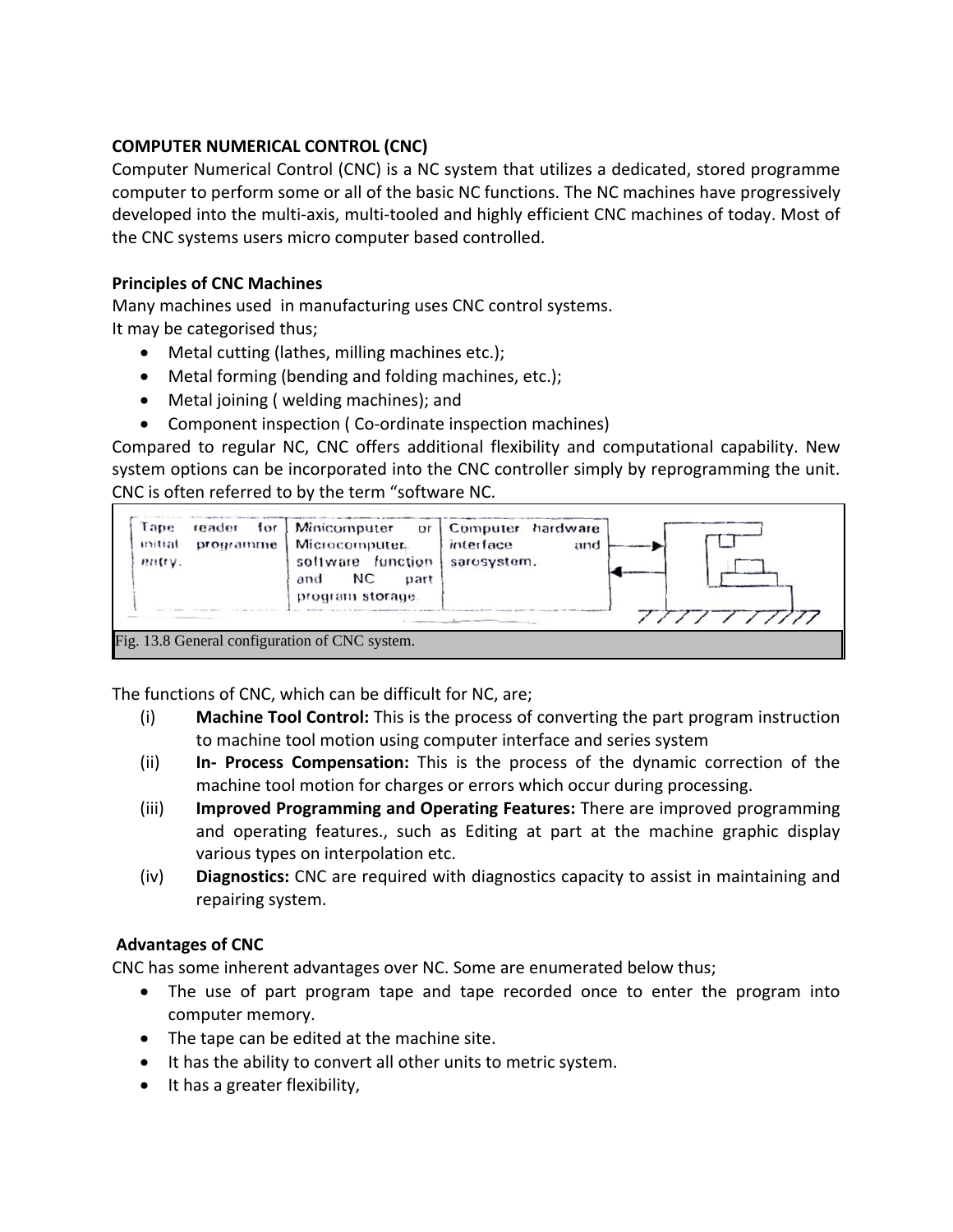- Users can generate his own program, that is, user written programme.
- Total manufacturing system.

### **DIRECT NUMERICAL CONTROL (DNC)**

The Direct Numerical Control (DNC) can be defined as a manufacturing system in which a number of machines are controlled by a computer through direct connection and in real time. The DNC are not making use of tape reader like NC machines. It used part programs which are transmitted to the machine tool directly from the computer memory. It is possible to use one computer to control more than 100 separate machines. It will provide instructions to each machine tool on demand. The control commands can be communicated to the machine immediately the machine is of used or to it. The DNC machine consists of four components thus;

- Central computer;
- Bulk memory, which stores the NC part programs;
- Telecommunication lines; and
- Machine tools.



#### Fig. 13.9 General Configuration of a Direct Numerical Control (DNC) System

The fig. 13.9 above shows the general configuration of direct Numerical Numerical (DNC) systems. The computer calls the part of program instruction from the bulk memory NC programs and sends tehm to the individual machines as each machine demanded for it. It is also possible to receive data back from the machine using the same route.

If the machines needed are many, it is possible to use satellite computers, which are smaller computers. Which take some of the burdens of the larger central computer?

The satellite receives information from the central computer and controls several machines. The information received from the central computer by the satellite mini computer are stored in the memory buffer, which can be used by each machine. Fig. 13.10 shows the DNC in hierarchical configuration using satellite computers.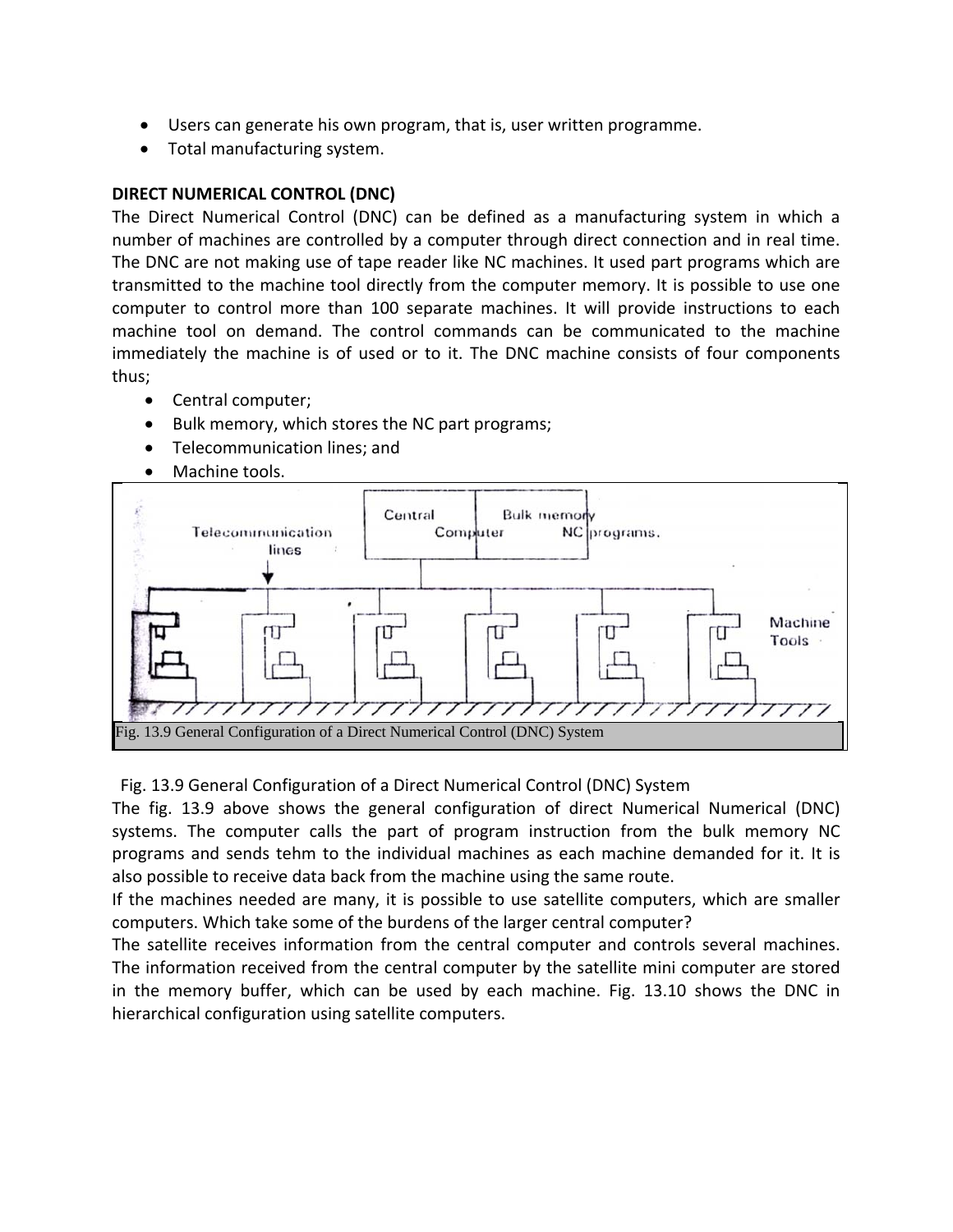

There are two major types of DNC they are:

- (i) Behind the Tape Reader (BTR) systems; and
- **(ii)** Special Machine Control unit.

# **ADVANTAGES OF DNC**

Some of the advantages of DNC machine includes;

- (i) Time sharing;
- (ii) It has a greater computational capability
- (iii) It is located in a computer type environment;
- (iv) It eliminate tapes and tape reader, which improved r3eliability.
- (v) It is possible to post-processed the programs stored as culter location data for any machine that is assigned to process the job.
- (vi) It eliminate hard wire controller unit on some systems.

# **AUTOMATION**

Automation is a technology concerned with the application of mechanical electronic, and computer-based systems to operate and control production. This technology includes;

- Automation machine tools to process parts;
- Automation assembly machine
- Industrial robots;
- Automatic material handling and storage systems;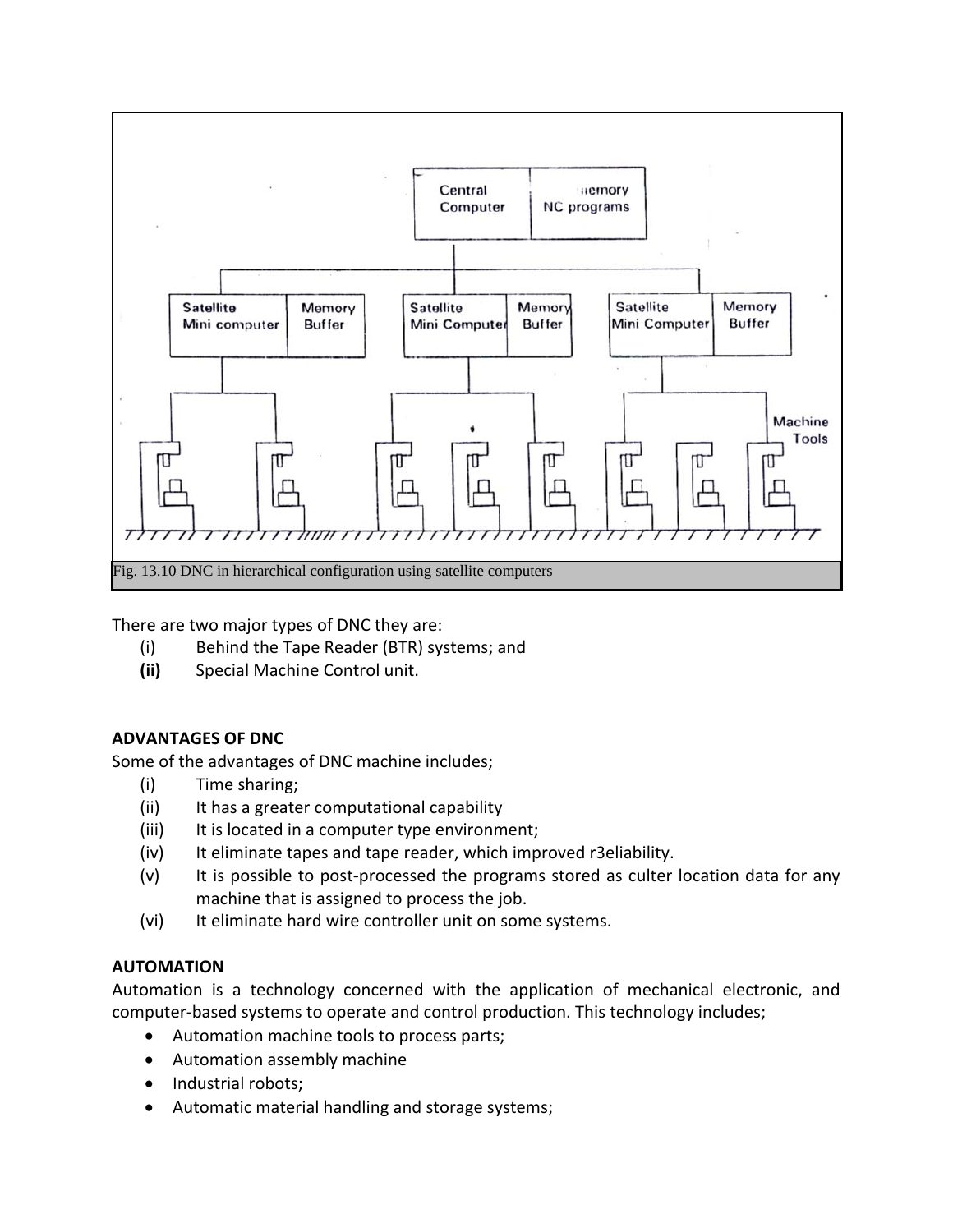- Automatic inspection system for quality control;
- Feedback control and computer process control;
- Computer systems for planning, data collection and decision making to support manufacturing activities.

Types of Automation

There are three major types of automation viz;

- (i) Fixed automation: In a system in which the sequence of processing or assembly operation is fixed by the equipment configuration.
- (ii) Programmable automation: The production equipment is design with the capability to change the sequence of operation to accommodation different product configurations.
- (iii) Flexible automation: Is an extension of programmable automation. Is capable of producing variety of products changeover from one product to the next.

# **ROBOTICS**

There are several definition of an individual robot, some of them are reviewed below;

- Is a reprogrammable multi-functional manipulator designed to move materials, parts, tools, or specify devices through variables programmed motions for the performance of a variety of tastes.
- A re-programmable, multifunctional manipulator
- Is a manipulating device that is both versatile and also easily programmed for reprogrammed to perform a sequence of operations.
- A general-purpose, programmable machine possessing certain anthropomorphic characteristics.

# **Robot Sub-systems**

The combination of several different modern technologies into one machine is the attributes of an individual robot. Microelectronics, electric motors, fluid power systems, sensor technology and mechanical transmission are the basic development in robot, which has contributed to its versatility and accuracy, fig 13.11 below shows the main sub systems that make up a modern day robot.

The most typical anthropomorphic or human-like characteristics of a robot is its arm. The arm with its whole body can be programmed to carry out a specific production tasks, like machine loading, spot welding, spray painting, and assembly.

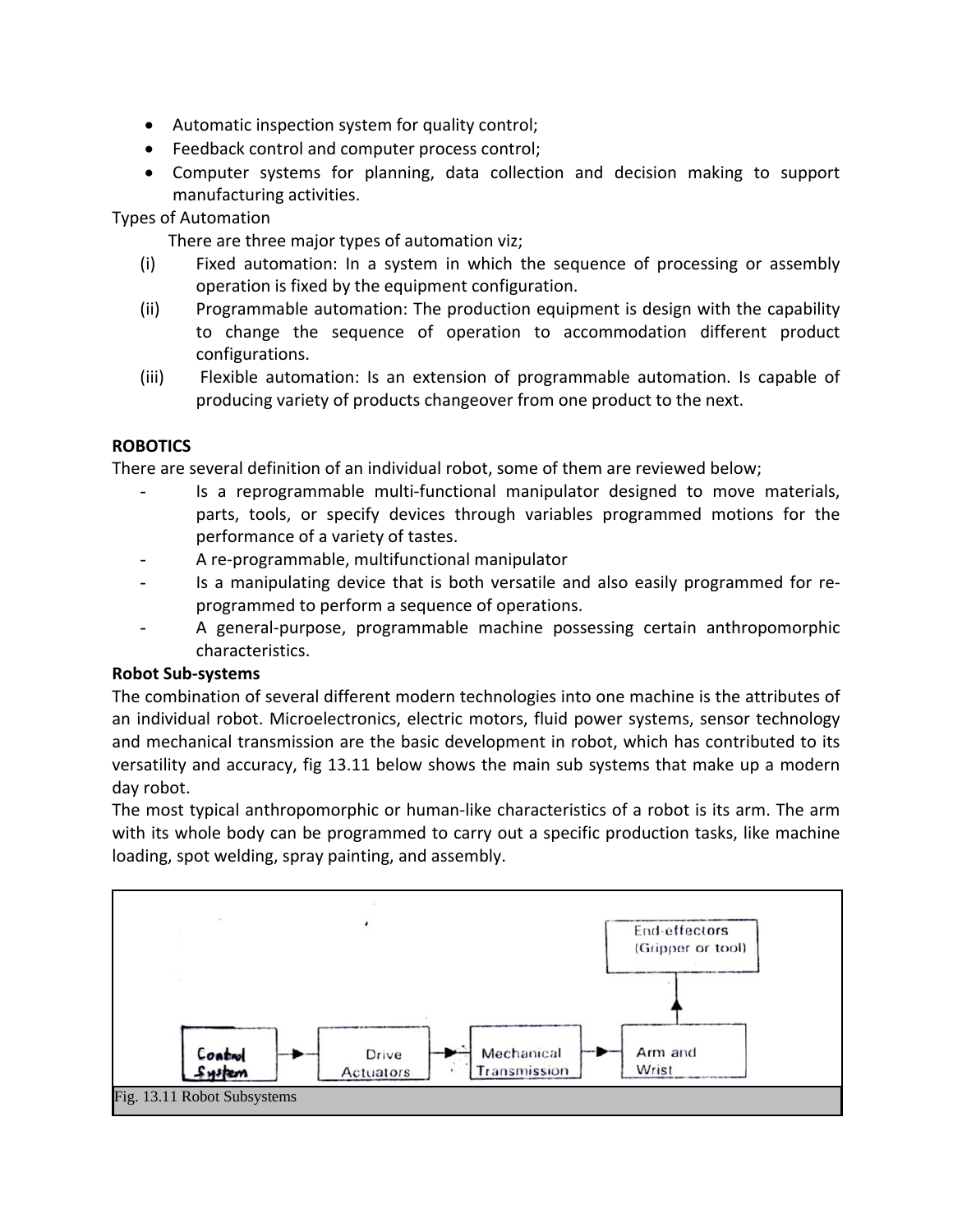### **Robot Anatomy**

The manipulation of an individual robot is constructed of a series of joints and links. Robot anatomy deals with the types and sizes of the joints and links and other aspects of the manipulators physical construction.

Joints and Links: there are different types of joints and links in use, some of their uses are

- Linear joint;
- Orthogonal joint;
- Rotational joint;
- Twisting joint; and
- Revolving joint.

To establish the position of an object, the body and arm must be capable of moving the object in;

- Vertical motion (z-axis motion)
- Radial motion (in-and out or y-axis motion)
- Right to left motion (x-axis motion or swivel about a vertical axis on the base)
- (iii) Common Robot Configuration

There are five common configuration they are:

- Polar configuration;
- Cylindrical configuration;
- Cartesian coordinate robot;
- Jointed-arm robot; and
- Selective Compliance Assembly Robot Arm (SCARA)

# **Robot Control Systems**

The joint and links discussed in 6.5.2 must be controlled, so that it can perform to a desired level. Therefore, the drive systems and the control system used in robotic are;

(i) Drive systems

Some of the drive systems used in robotics are: electric drive, hydraulic drive, and pneumatic drive. Electric drives are more active and are readily adaptable to computer control. It is predominantly used today for robot controllers.

(ii) Type of Robot Control

Some of the types of robot controller can classified into:

- Limited sequence robot;
- Play back robot with point-to-point control;
- Play back robot with continuous-path control; and
- Intelligent robots.

# **Benefits of Robots**

The benefits derived for introducing robot are;

- (i) Overcoming environmental hazards problems;
- (ii) Increased productivity;
- (iii) Improved quality; and
- (iv) Operational flexibility.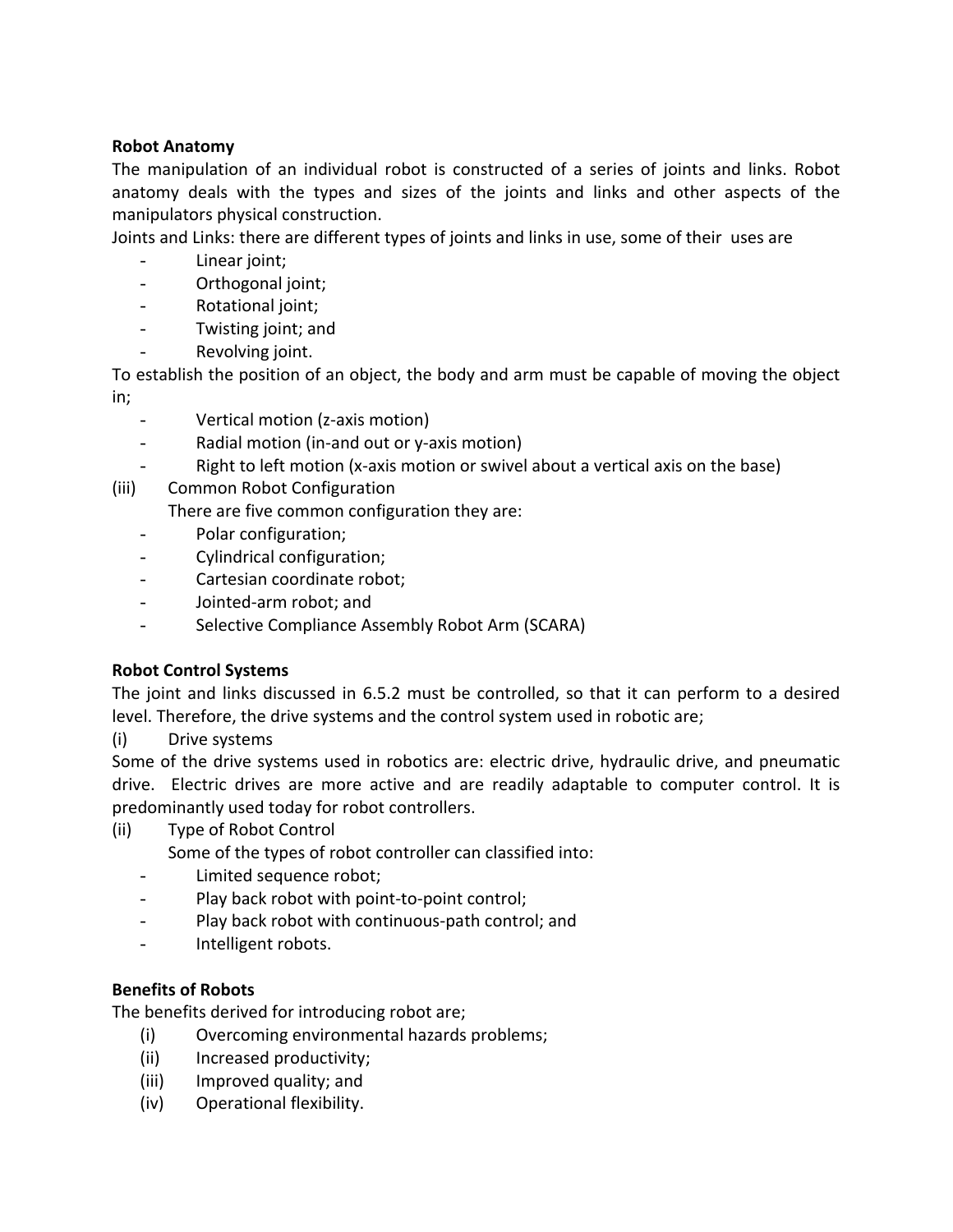# **COMPUTER INTEGRATED MANUFACTURING (CIM)**

Computer Integrated Manufacturing (CIM) system is primarily concerned with the integration and management of the total manufacturing process. It is a system that recognise and supplies computer services to each phase of the manufacturing cycle independently, while at the same time maintaining a database that serves a single source of data for all company activities and applications.

The term Computer-Integrated Manufacturing (CIM) is often used interchangeably with Computer-Aided Design and Computer-Aided Manufacturing (CAD/CAM). Although the terms are closely related, CIM is interpreted to possess a slightly broader meaning and in scope than CAD/CAM.

Computer-Integrated Manufacturing (CIM) includes all the engineering function of CAD/CAM, but also includes the business function of applies technology for all of the operational function and information processing functions in manufacturing from order receipt, through design and production to product shipment and service and field support after sales. The scope of CIM and computerized element of the CIM system is as shown in (Fig. 13.12 and 13.13)

The CIM concept is that all of the films operations related to production function are incorporated in an integrated computer system to assist argument and or automate the operations. It touches all the activities that support manufacturing, with the output of the activity serving as the input to the next activity through the chains of events that starts with the sales order and end with shipment of product.

Customer orders are initially entered by the company's sales force into computerised order entry systems. The orders contain the specifications describing the products. The specification serves as the input to the product design department.

One of the most daunting challenges in Computer Aided design (CAD) and Computer Aided Manufacturing (CAM). Many specific approaches have been developed for limited manufacturing domains, for example, a solid model may be directly converted into Numerical Control (NC) code for a computerized milling machine. But when we try to extend the planning to cover a number of domains, there are no satisfactory techniques. These still leaves many unresolved problems when converting a product from design features to manufacturing features.

Computer Integrated Manufacturing (CIM) is a term used to describe a facility for manufacturing a variety of products using computers to initiate, control and monitor the activities. It is very difficult in reality to have completely automated facilities anywhere in the world. But each company is progressing in obtaining this total CIM.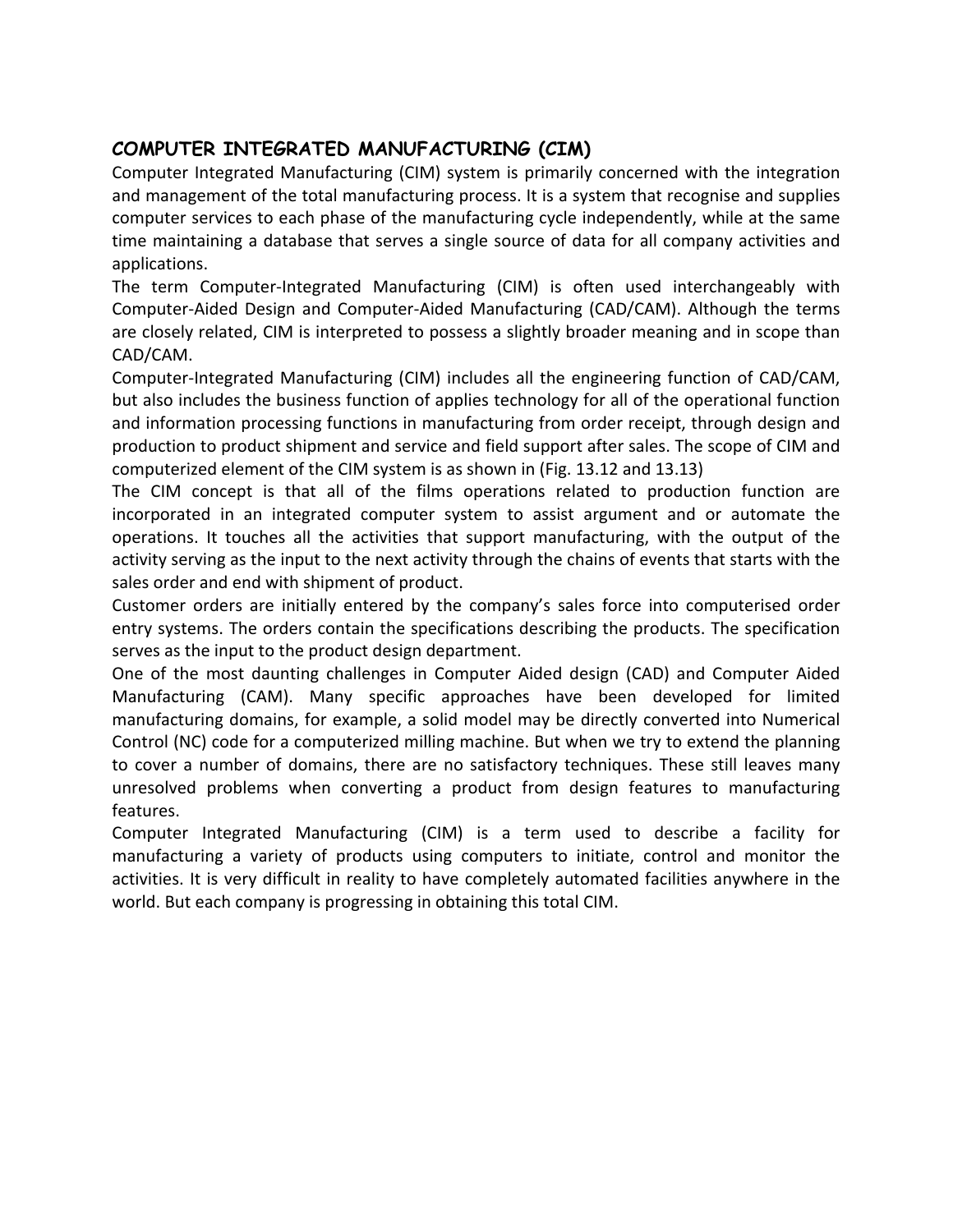

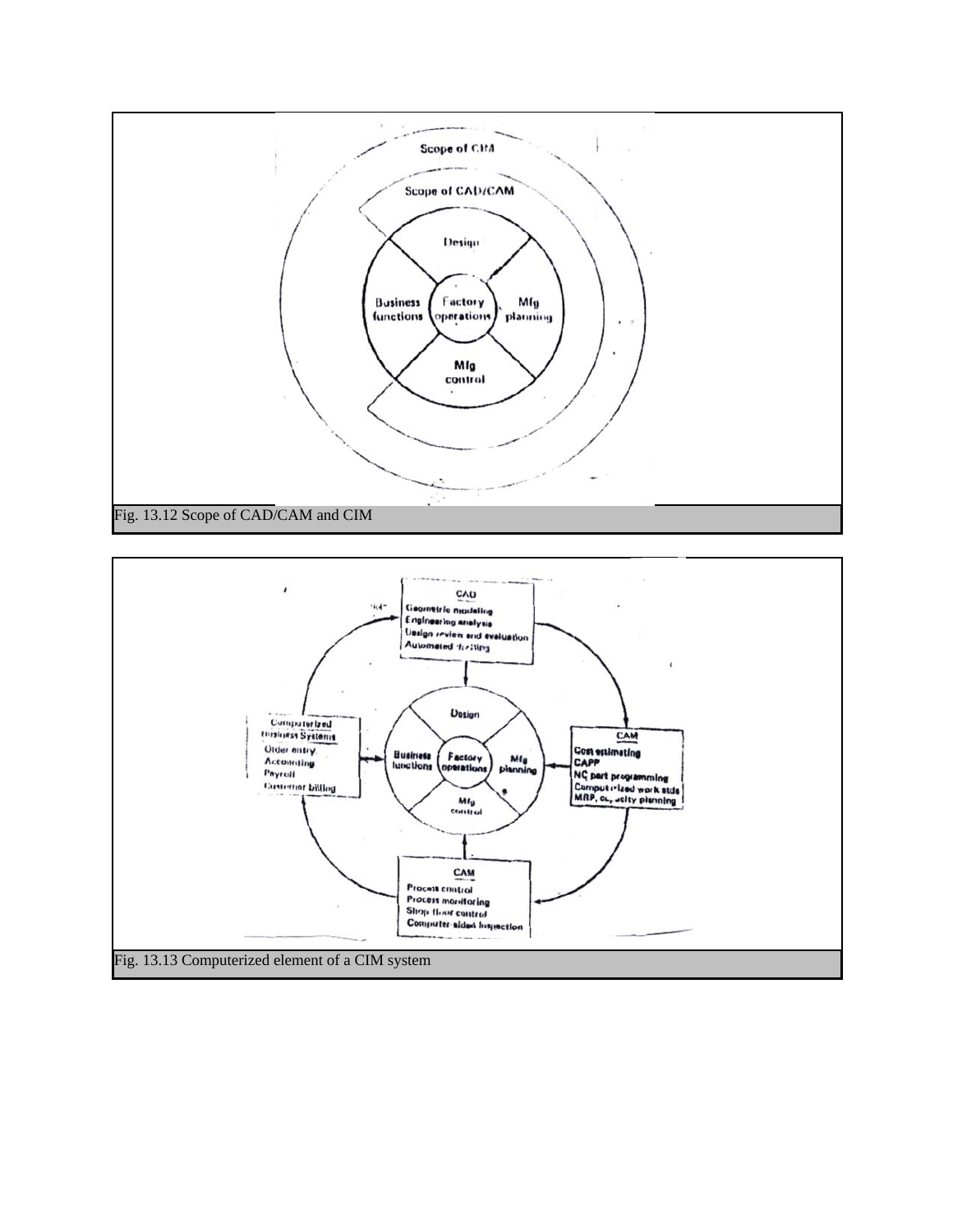

Fig. 13.14 above shows a schematic illustration of Computer-Integrated Manufacturing systems. It consists of a lot of sub-systems that are integrated into a whole. The subsystems are

- Business planning and support,
- Product design;
- Manufacturing process planning,
- Process control;
- Shop floor monitoring systems; and
- Process automation.

The subsystems are designed, developed, and applied in such a manner that the output of one subsystem serves as the input of another subsystem.

# **THE SCOPE OF CIM**

The Computer-Integrated Manufacturing (CIM) incorporate many of the individual CAD/CAM technologies and concepts which is the basic concept of this book. The technologies which have been discussed are;

- (i) Computer-Aided Design (CAD)
- (ii) Computer-Aided Manufacturing (CAM)- Planning; and
- (iii) Computer-Aided Manufacturing (CAM)- Control;

The fourth one which is not in the scope of CAD/CAM technologies and are in the CIM is Computerized Business System. The scope are discussed below thus;

# **Computer-Aided Design (CAD)**

This is originally a design phase (Fig. 12.1) but when computer is added in involve the following operations;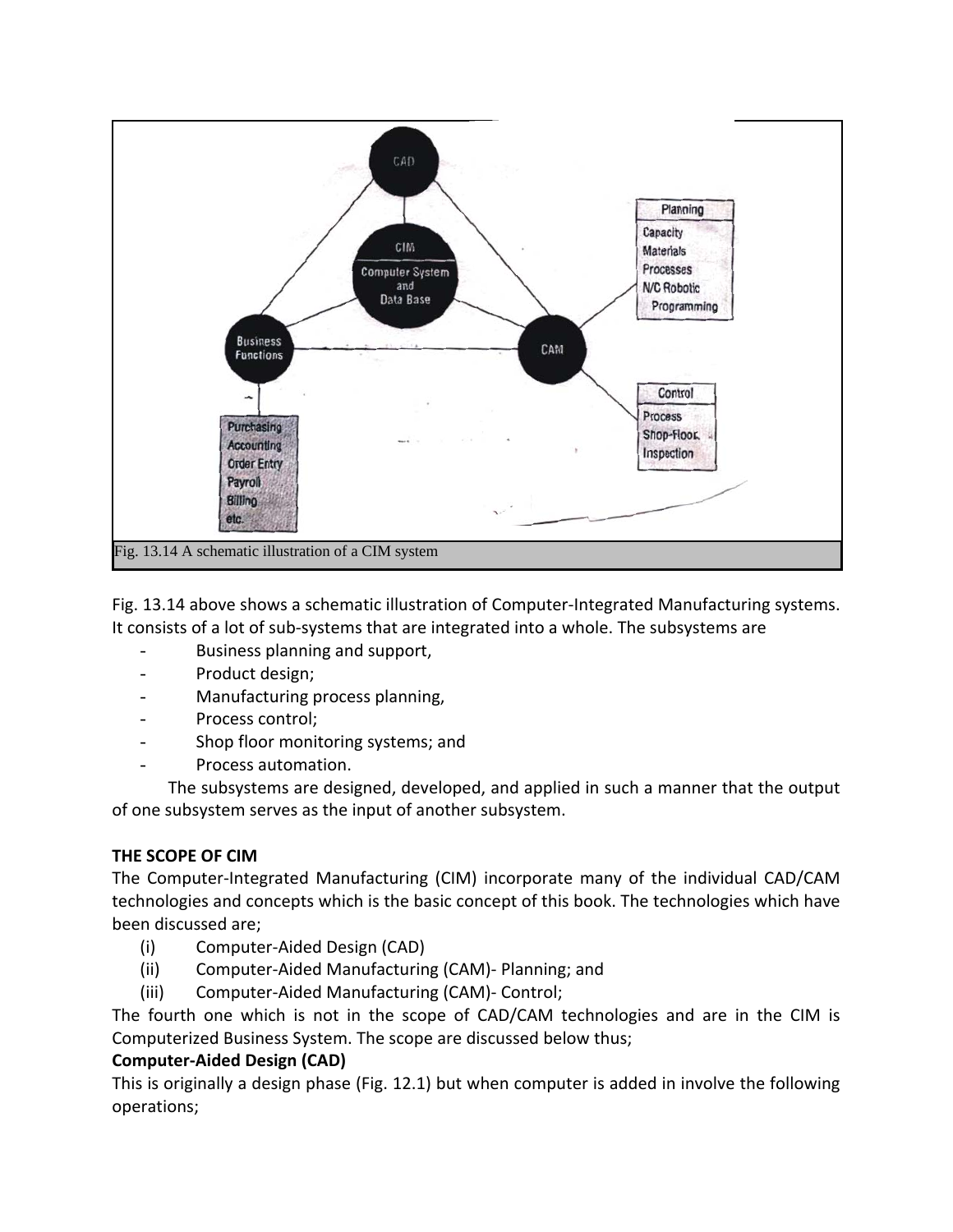- Geometric modelling;
- Engineering Analysis;
- Design Review and Evaluation; and
- Automated Drafting.

# **Computer-Aided Manufacturing (CAM)-Manufacturing Planning**

This is the area of manufacturing control. It involves;

- Cost estimating
- Computer-Aided Process Planning (CAPP)
- Numerical Control (NC) Part Programming;
- Computerized work studies
- Material Requirement Planning (MRP); and
- Capacity Planning.

# **Computer-Aided Manufacturing (CAM)- Manufacturing Control**

This is the area of manufacturing planning. It involves;

- Process Control;
- Process Monitoring;
- Shop Floor Control; and
- Computer-Aided –Inspection.

# **Computerized Business Systems**

The major business functions that involve CIM are;

- Order Entry;
- Accounting
- Customer billing.

The business functions are the principal means of communicating with customer. They are therefore, the beginning and the end of the information-processing cycle include within the category are sales and marketing, sales forecasting, order entry, cost accounting, customer bailing and others.

An order to produce a product will typically originate from the sales and marketing department of the firm. The production order will be one of the following;

- (i) An order to manufacture an item to the customer's specifications
- (ii) A customer order to buy one or more of the manufacturers proprietary product or
- (iii) An order based on a forecast of future demands for proprietary products

Accounting departments keeps track of all financial activities. It pays bills, records payments, issues pay checks, and complies periodic financial statements. This department performs two major activities.

- It records bills and other financial transactions with sporting goods stores and produces financial statements.
- It products financial budgets and forecasts of projected financial performance to help managers run the business.

# **TECHNIQUES EMPLOYED IN CIM**

Some techniques are used in CIM, which is used in manufacturing situation. Some are;

- Database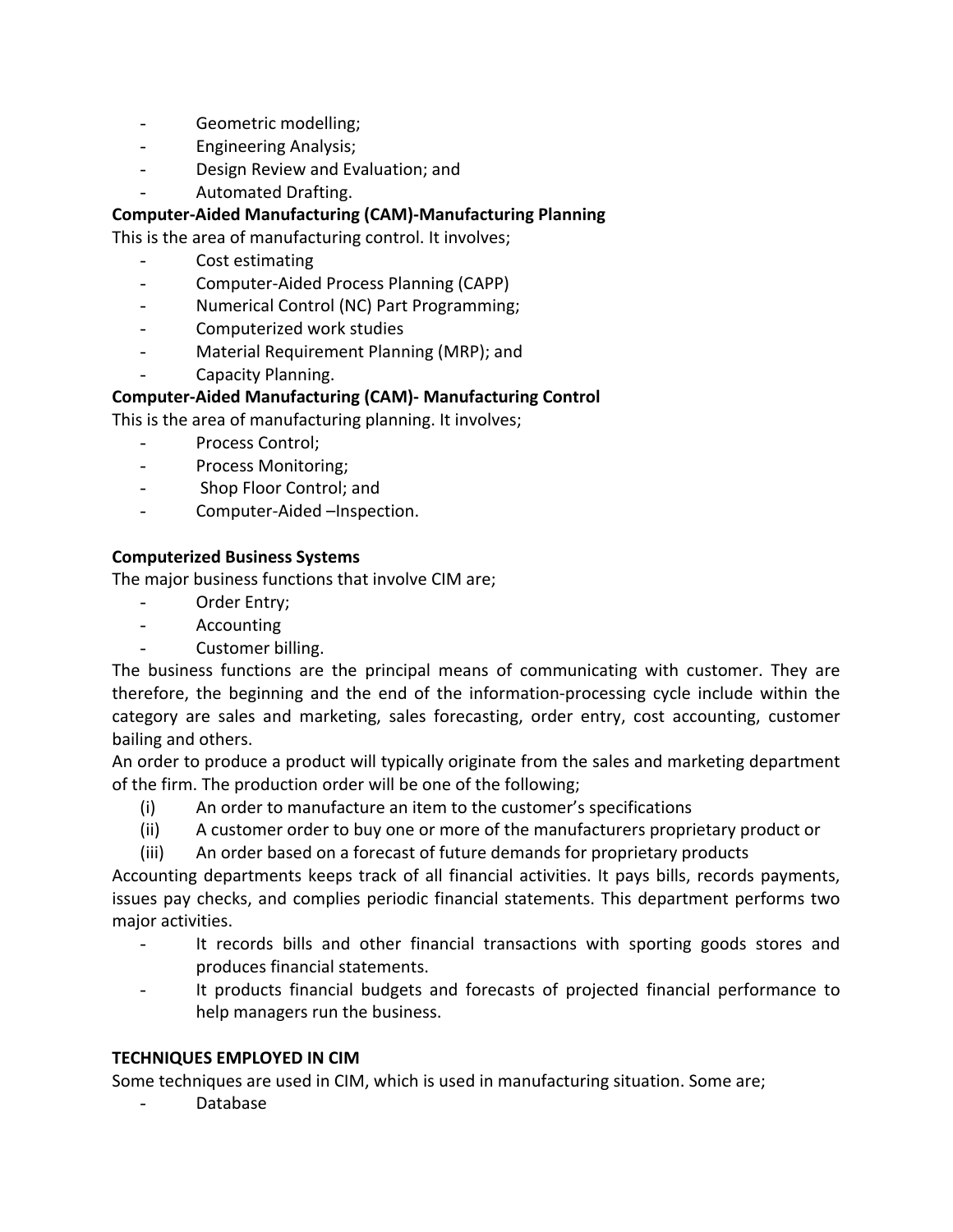- The database is the heart of the CIM system, since it receives, possesses and outputs information/data needed for all manufacturing and administration functions. You can read more about database system in chapter three of this book.
- Interfacing for CIM

All the system in the CIM environment must be able to communicate with each other. Further work on interfacing is in chapter eleven of this book.

### **FUNCTION OF THE COMPUTER IN CIMS**

The functions of the computer in a CIM can be summarized below thus;

- (i) It has a machine control for example CNC
- (ii) Most of CIM operate under Direct Numerical Control (DNC)
- (iii) It also has a function in the production control which is based on the data entered into the computer.
- (iv) It also carry out traffic control which has the function to regulate work piece transport system which moves part between workstation.
- (v) It also regulate the secondary part handling systems at each machine tool called shuttle control.
- (vi) It also monitor the work handling system.
- (vii) The monitoring and control of cutting tool is an important feature of computer system in CIM.
- (viii) It is also possible to programme the system computer to generate various reports desired by management on system performance.

#### **CIMS DATA FILES**

The CIMS data files, which are used to control the operation of the manufacturing system are;

- (i) Part program file This is a separate program prepared for each part to perform each operations.
- (ii) Routing File This is the file that contains the list of workstations in which each part must be processed. Alternate routings for the parts were also provided in the file.
- (iii) Pallet Reference File It is fixtured only for a certain parts.
- (iv) Station Tool File The code of the cutting tools are store for kept for each workstation. It is used to control the tools.
- (v) Part Production File It contains the part production rate for the various machines.
- (vi) Tool Life File This is a tool-life file for each cutting tool in the system.

#### **ADVANTAGES OF CIM**

Some of the advantages to be derived for implementing a CIM approach are;

- (i) It offers a complete flow of production and management information throughout the entire organisation to all levels.
- (ii) There is communication links with interfacing between all hardware and software.
- (iii) It is possible to standardize the software packages, achieving the transferability of information from engineering applications to commercial applications and vice versa.
- (iv) It is also possible to respond quickly, both in quantity and type, to customer demands.
- (v) The output is more with a little workface, and still able to maintain a high quality.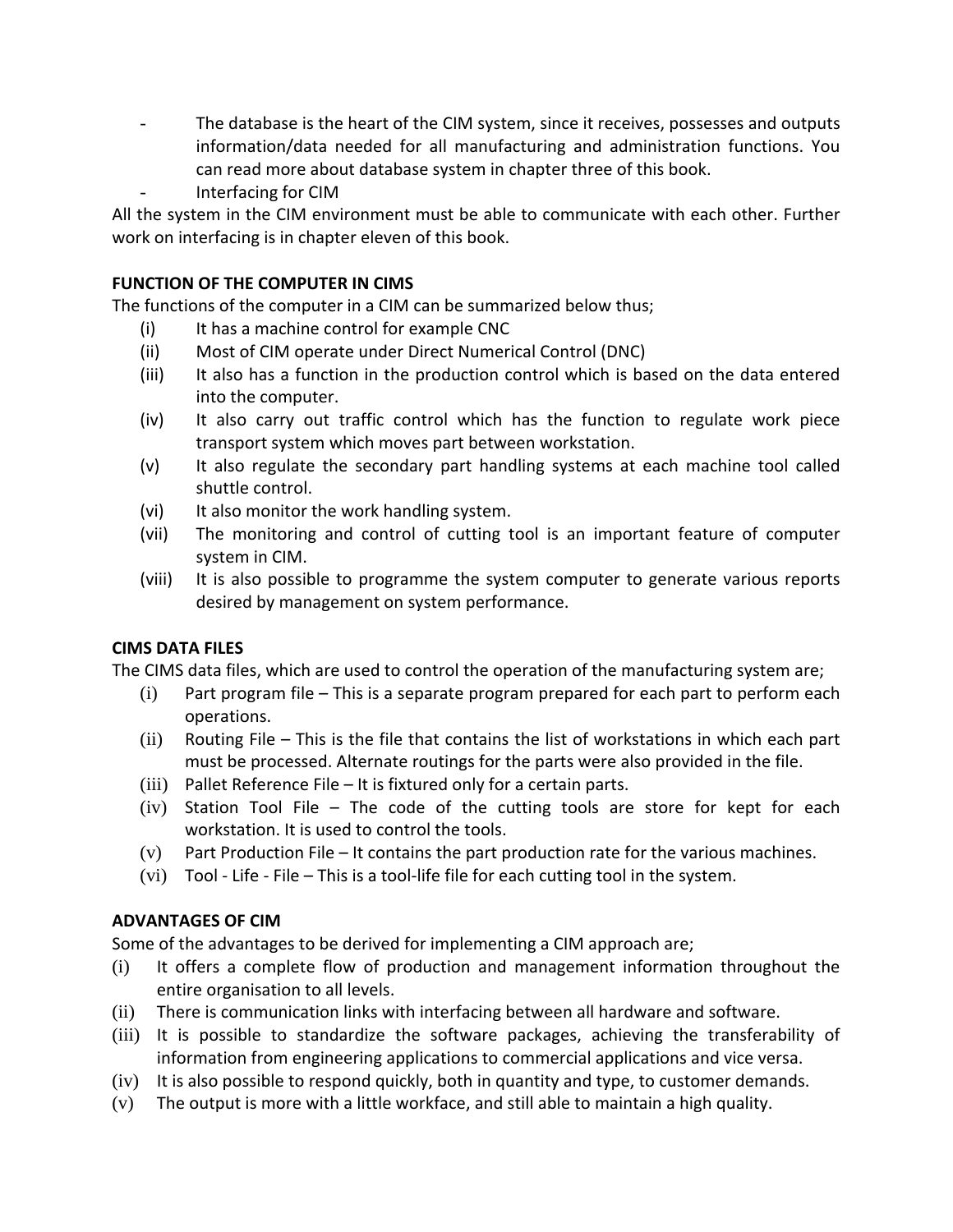(vi) It also assists in the minimization of stock levels, inventory and work in progress.

### **PROBLEMS ASSOCIATED WITH CIMS**

CIM implementation involves the total integration of all areas of a manufacturing company from the top management level to the shop floor workers. Therefore, to implement all what is associated with CIM, the following problems can be created;

- Some middle level and top management may lack some of the technical details of CIM.
- There may be poor integration and flow of information between management and their subordinate in their various departments.
- Understanding the market requirement and the integration of the need to the products production before introducing to the market.
- Unwillingness to share vital information which can make the company to progress.
- Incorrect and insufficient evaluation and the appraisal of implementer CIM which can be due to lack of knowledge.
- The change of technology, which can make some of the instrument or machines to become obsolete.

# **ARTIFICIAL INTELLIGENCE AND EXPERT SYSTEMS**

Artificial Intelligence is the field of research, which stimulates human thought processes and actions. It can use or develop a computer systems in stimulating the human thought processes and actions. The goal of artificial intelligence is not to replace human intelligence, which is actually not replaceable. But it help people to be more productive than before.

In the past, people used intuition, reasoning and memory to solve the unstructured problem. The computers used calculation power to solve structural problems. In industry or in commerce, most organization have been able to computerize the tasks once done by human being like clerks, or managers or in the production line. This is the beginning of automation.

It is now to see the introduction of a new tool known as Artificial Intelligence (AI). It attempts to develop computer system that can mimic or simulate human thought processes and actions. The human thought and action includes;

- Reasoning;
- Learning from the past action;
- Human senses such as vision and touch;

It is however noted that although there are effort to do exactly what human being can do, and that various tools have been developed that have practical application in law, manufacturing, business, law, medicine and many other fields, they cannot perform exactly like human being.

Basically, there are three areas in which the human talents and abilities has been enhanced with AI. Artificial Intelligence (AI) have become very popular in Computer Aided Process Planning (CAPP). Artificial Intelligence (AI) is a computer capability that enables the computer to think and make decisions.

# **ROBOTICS**

Robotics is the field of study concerned with developing and using robots. Robots by definition are so many computer-controlled machines that mimic or imitate the motor activities of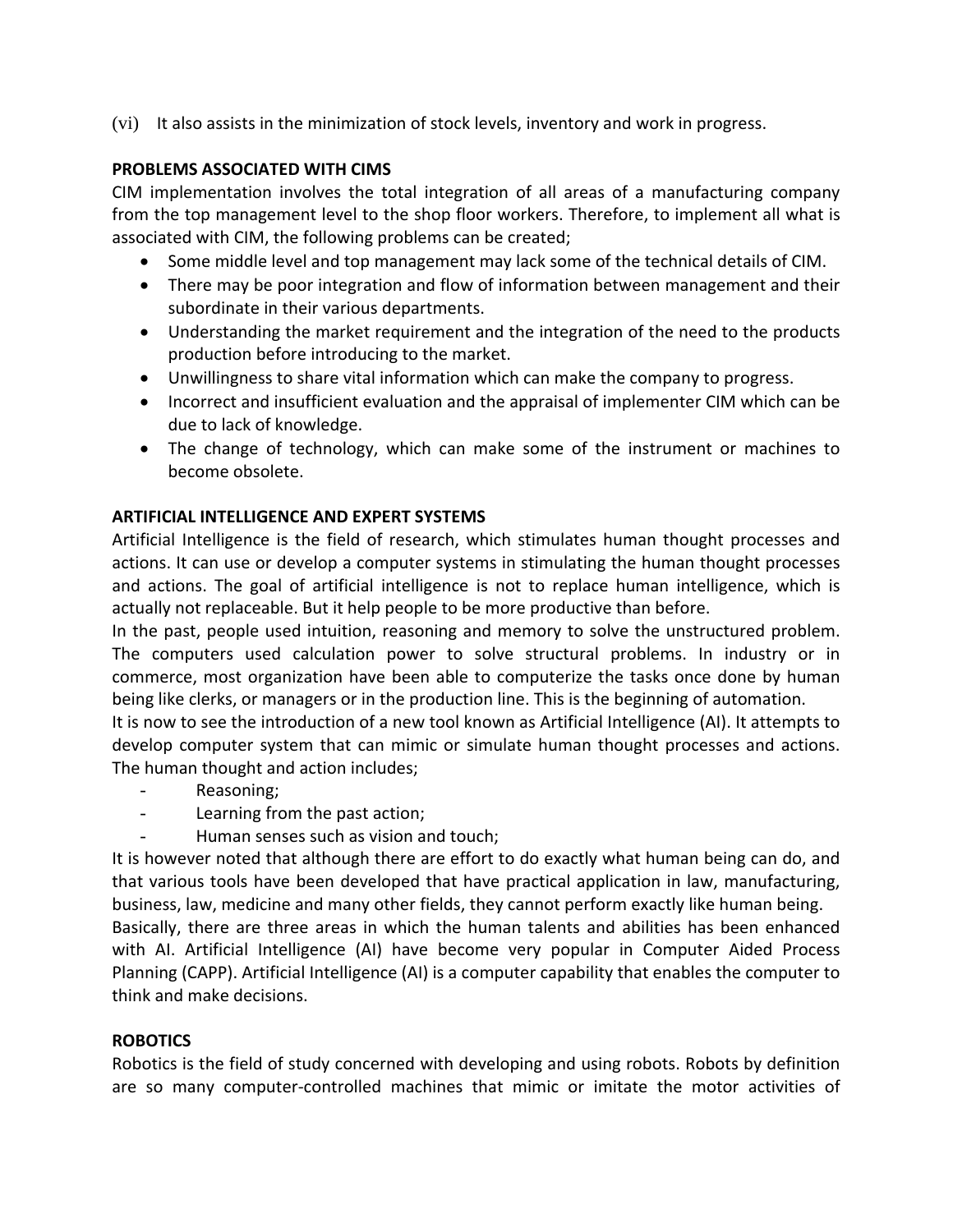humans. There are so many types of robot used in factories and in assembly tine which are programmed to do more than one task. It can also be used to take some hazardous or dangerous, repetitive task always found in assembly line. There are three types of robots, they are;

# **Industrial Robots**

They are used I the factories to perform certain assembly line tasks. Some of the examples of industrial robots are automobile plants to do welding, painting, and loading. It can also be used in a garment industry; robot can cut pattern which create pieces of fabric for clothing.

# **Perception Systems**

This is where some robots imitate some of the human sense. Some recently developed example is the robots with television-camera vision systems. It can also be used for;

- Guiding the machine tools
- Inspection products;
- Identifying and sorting parts; and
- For welding.

Some other kinds of perception systems rely on a sense of touch, like the ones used on micro computer assembly lines which put parts into place.

### **Mobile robots**

It is possible for some robots to act as transporters. They carry mail through an office, following a programmed route. Other mobile robots acts as computerized carts to deliver supplies and equipment at medical centres.

# **KNOWLEDGE – BASED (EXPERT) SYSTEMS**

Knowledge-based system is a category of artificial intelligence programmes that makes use of information gathered from previous projects. Professionals who are well skilled and expert in particular field of specialization like, Production, Medicine, Law, Accounting, other Engineering fields, are generally very scarce and are well paid for acquiring such acknowledge.

If one has the ability to capture the knowledge of human expert and made it accessible to everyone through a computer programme, definitely the price will be very high. The expert has the ability to create their own computer programme using their knowledge and what they know. This is what is known as expert systems or knowledge-based.

Expert system can therefore be defined as computer programs that provide advice to decision makers who would otherwise rely on human experts. The programme differs from the normal programmes in the sense that;

- Conventional programmes are used to perform routine tasks on data. While the;
- Expert system programmes are used to provide advice on very specialized tasks that typically require a human expert.

Instead of using a database, expert system use knowledge bases. It involves the use of specific facts, rules to relate these facts, and user input to formulate recommendations and decisions. Many expert systems use so called fuzzy logic which allows users to respond to questions in a human like way or used to allow users human like input.

The following areas have enjoyed expert system like medicine, chemistry, photography, geology, military science. Expert systems are created using a programming language or a shell.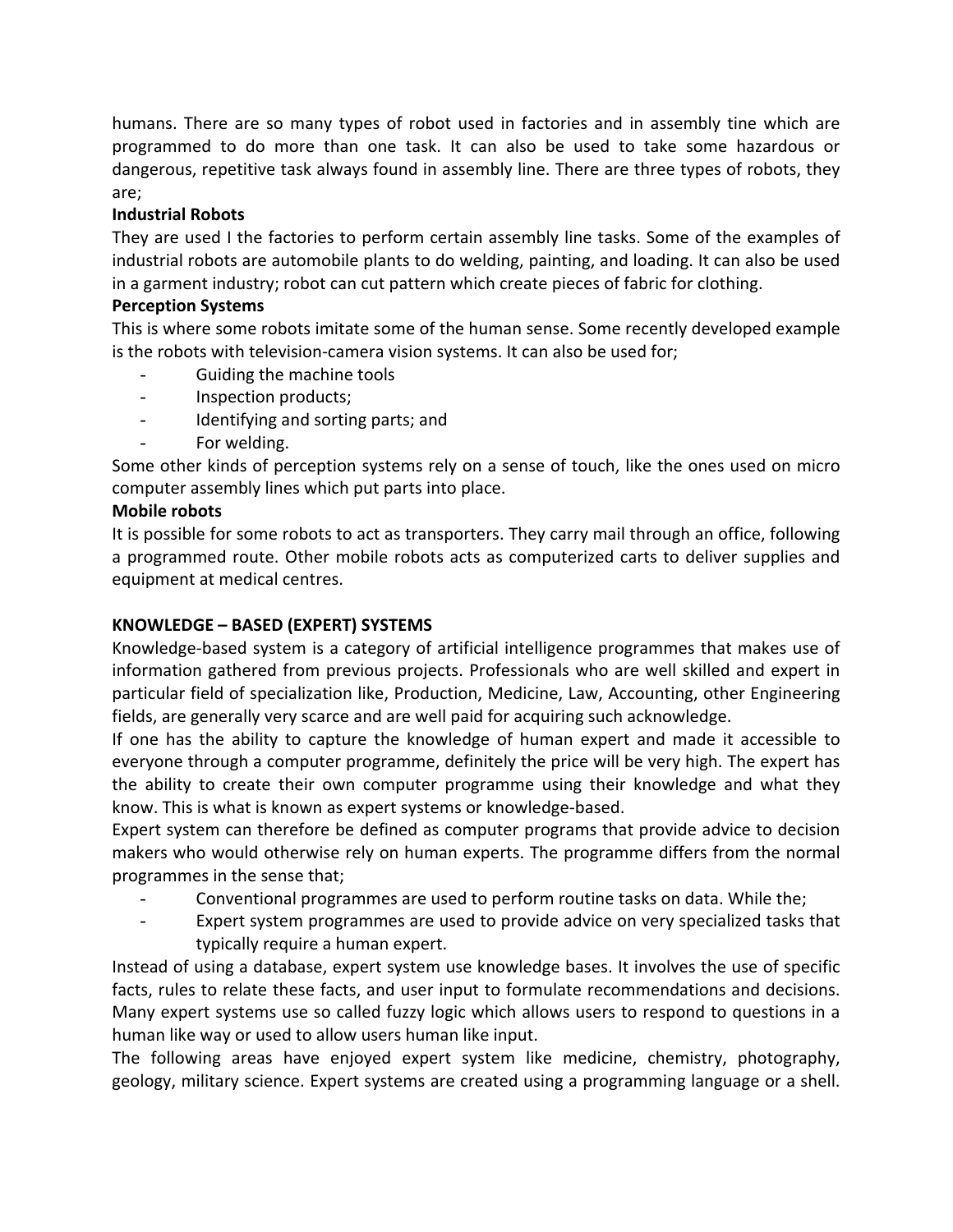Shell is special kinds of software that allows a person to custom-build a particular kind of expert system.

# **VIRTUAL REALITY**

Supposing, it is possible for you to create and virtually experience any new form of reality you wish, you can explore the impossibility is rapidly becoming possible with the use of artificial intelligent tool known as virtual reality. Virtual reality can also be called artificial reality or virtual environments. The hardware used in virtual reality includes;

- Head gear and gloves;
- Ear phones; and
- Three-dimensional stereoscopic screens.

It can be used to simulate important experiences or tracing environments such as:

- Flying
- Surgical operations;
- Spaceship repair; or
- Nuclear disasters clean up.

# **REFERENCES**

- 1. **Adejuyigbe S.B. (1994):** Computer Appreciation for Production Planning and Control in some Nigeria Companies Proceedings of first National Conference of the Nigerian Institution of Production Engineers Faculty of Engineering University of Benin, Benin-City: 121-141.
- 2. **Adejuyigbe, S.B. (1977):** Computer-Aided Design and Drafting (CADD) in Process Modelling of Sand Casting M. Eng. Thesis Submitted to Mechanical Engineering Department, Federal University of Technology, Akure.
- 3. **Adejuyigbe, S. B. (2002**) A Computer Aided Design (CAD) of Sand Casting Operations. PhD Thesis in the Department of Mechanical engineering, Federal University of Technology, Akure.
- 4. **Adejuyigbe, S.B (2002):** CAD/CAM for Manufacturing. An Engineering Textbook for University and Polytechnics TOPFUN Publications, Akure, Nigeria.
- 5. **Adejuyigbe, S.B. and Aderoba A.A. (2000):** An Appraisal Foundry Technology in Nigeria. Nigeria Journal of Engineering Management, Ondo, Vol. 1 (2): 1-12
- 6. **Adejuyigbe, S.B. and Akinola S.K. (2002):** Industrial Automation and Communication in Nigeria Industries (Case Study of Industries in Osun State).
- 7. **Adejuyigbe S.B. and Ogunlade, O. (1997)** Computer-Aided Design and Drafting (CADD) for Industrial Design and Development Journal of Industrial Design and Technology (JINDEST), Federal University of Technology, Akure, Vol 1 (1): 83-89
- 8. **Asfalh, C.R. (1985**) Robots and Manufacturing Automation. Second Edition. John Willey and Sons Inc, New York.
- 9. **Bedworth, D.D. and Bailey, J.E (1982**) Integrated Production Systems. Management, analysis, Design – John Wiley and Sons, New York.
- 10. **Brown, W.C. (1990**) Drafting for Industry. The Good Heart Williox company Inc. Publishers, Illionis.